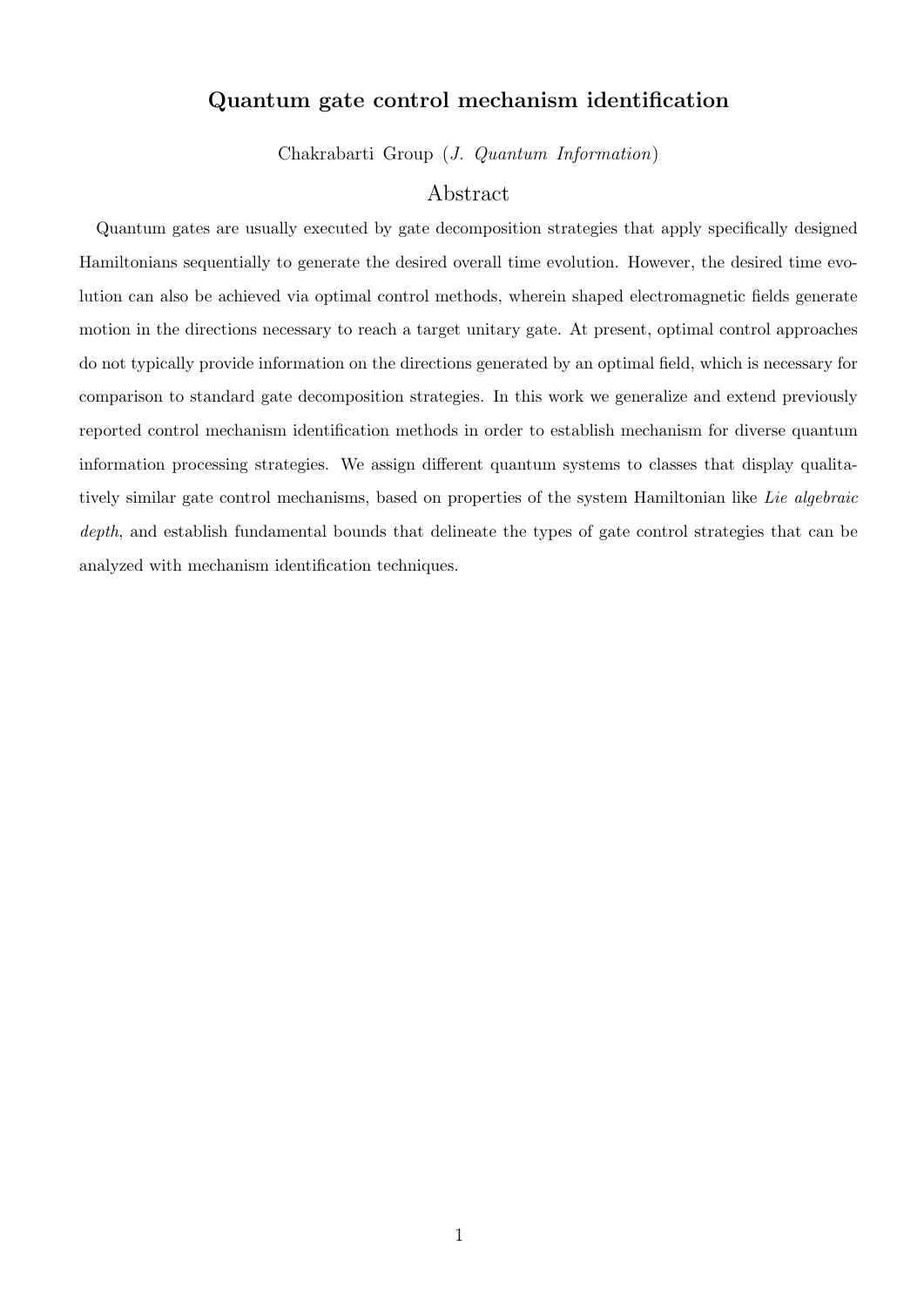#### **I. INTRODUCTION**

It has been shown over the past decade, exploiting the inherent quantum mechanical properties of any physical system for performing information processing could be very useful in a multitude of ways, the most prominent being the exponential speedup in computation. Quantum information processing uses at the most fundamental level the energy eigenstates of a physical system as quantum bits and processing of these qubits under appropriate controls corresponds to a time evolution that performs the logical operation at hand. In order to perform a desired logical operation by simply letting the system evolve, one has to manipulate time evolution, such that after a final time *T*, the initial energy eigenstates are transformed to a desired final state through an appropriate unitary operation.

Since  $U(N)$  (and  $SU(N)$ ) are compact Lie groups (ref), it is possible to generate any  $U \in U(N)$ through sequential application of elements of a complete set of generators (see definition in Lie algebra rank below)  $H_1, \cdots, H_k$  for  $U(N)$ , i.e.,  $W = \exp(H_k t_k) \cdots \exp(H_1 t_1)$ . This strategy is now commonly applied in gate decomposition strategies wherein the unitary gate *W* on *n* qubits (2*<sup>n</sup>* dimensional Hilbert space) is constructed through applications of various  $U_i = \exp(H_i t_i)$  which each act on only 1-2 qubits. Such *uniform finite generation* of the Lie group is sometimes referred to as "bang-bang controllability" (which is a more stringent criterion than full controllability). However, provided the system is controllable, it is also possible to generate any *W* through simultaneous applications of  $H_2, \dots, H_k$  at every time, by shaping *control functions*  $\varepsilon(t_i)$ ,  $i = 2, k$  over  $[0, T]$ . This method of quantum (optimal) dynamical control requires manipulation of delicate wave interferences to achieve selective transfer from initial to final states. Such transfer generally involves multiphoton transitions.

Typically, bang-bang controllability requires a greater total evolution time *T* than control pulse shaping. Bang-bang control strategies are often preferred when bandwidth for pulse shaping is limited. However, in the presence of available bandwidth, optimal control theory (OCT) methods may be preferred, for several reasons including the shorter time evolution over which the system may decohere. Standard gate decomposition strategies may in fact be viewed as a special case of OCT. While the associated control problems cannot typically be analytically solved (there do not generally exist analytical control solutions for time-varying linear dynamical systems/bilinear control such as quantum control systems), once the optimal control is found, the mechanism by which it reaches the target gate can be understood.

Within the context of optimal control (ref), the number of quantum wave interferences required to achieve a control objective increases with the number of parameters of the dynamical propagator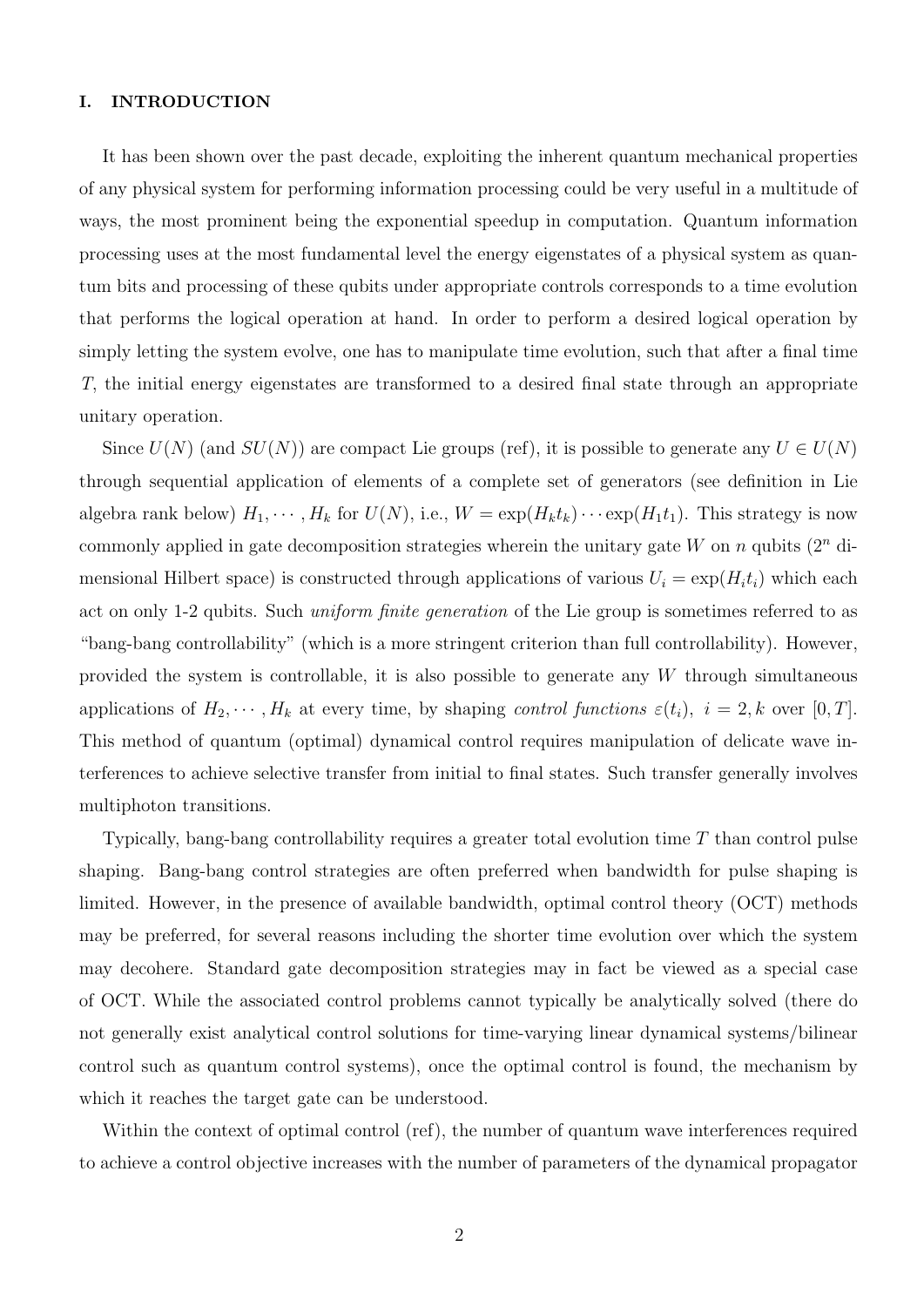being controlled. This results in the involvement of higher order terms in the Dyson series expansion for the propagator, which makes it increasingly difficult to understand control mechanisms even approximately through explicit perturbation theory, since the number of contributing terms is unclear *a priori*. An alternative approach is quantum control mechanism identification (MI) through Hamiltonian encoding (ref), which uses signal processing techniques to obtain the amplitudes of all contributing multiphoton terms simultaneously. [These methods provide analytical insight into the time-varying dynamical pathways, even though the control problem does not possess an analytical solution.].

Prior work on quantum control mechanism identification has focused on identifying contributing terms in the Dyson series representation of the unitary propagator for state-to-state population transfer problems. In the present work we interrogate control mechanisms for the synthesis of quantum gates rather than population transfer, in distinct classes of proposed systems for quantum computing(, which differ according to criteria such as dynamical Lie algebra depth (see below)). These systems are classified on the basis of their control theoretic properties, in particular the intensity and complexity of the fields required to drive them to target gates.

We show that MI methods previously developed for population transfer (quantum observable control) are generally inadequate for mechanism identification of gate control strategies in many classes of such systems, due to the instability of encoded quantum dynamics. Quantum systems are inherently stable, but encoded quantum systems are generally not; rather, they must typically be stabilized like general linear systems. Most Hamiltonian encoding schemes modulate the quantum system so its generators no longer have eigenvalues on the imaginary axis (stability limit) of the complex plane. By pushing the system away from the stability limit, it is possible to separate the contributions of different Dyson orders or pathways to the time evolution. However, as a result, the inherent stability of quantum dynamics is lost and like general linear systems, it is essential that the modulated dynamics remain bounded on [0*, T*] for analysis to be possible.

In order to enable mechanism identification for diverse quantum gate control strategies, we introduce methods for stabilization of encoded (time-varying) quantum dynamics. These methods involve the use of a piecewise constant encoding function  $A(t)$  that increases the dynamical time constants associated with unstable modes [modification of conventional Fourier-based encoding]. Such stabilization methods are required to interrogate the control mechanisms for complex objectives beyond population transfer. In particular, they are essential for mechanism identification of controlled quantum gate operations on multiple qubits, a central problem in quantum information processing. More generally, the stabilization strategies are essential for MI of medium-to-strong field quantum control problems. As shown in recent studies on the resource scaling of various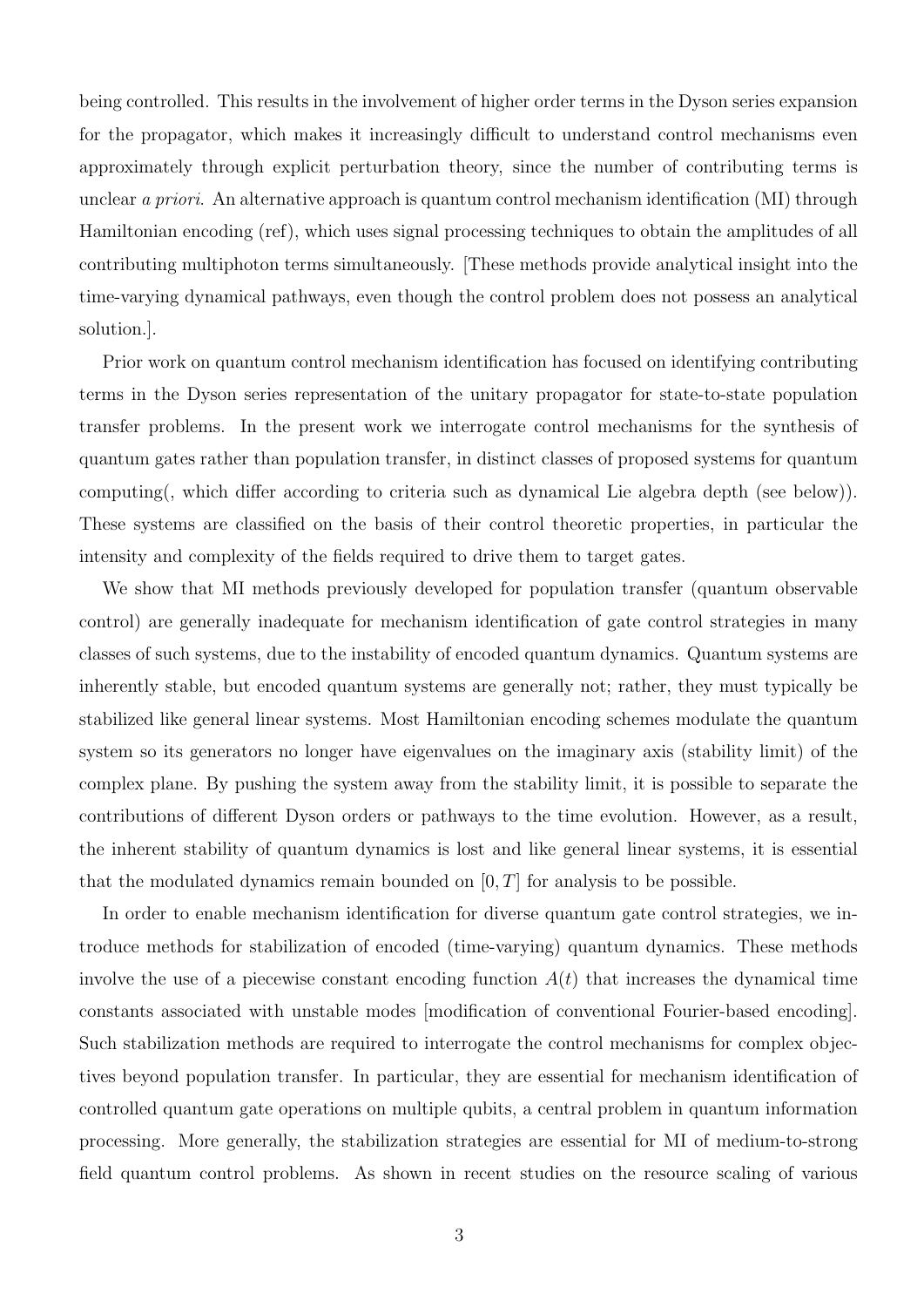classes of quantum control problems, stronger fields are often required for quantum gate control (cite KM/RC), and the required field strength grows steeply as evolution time decreases (as is often desirable in order to reduce decoherence).

Using these methods, we compare mechanisms for several representative optimal quantum gate control strategies, some previously inaccessible through MI. Finally, we propose new techniques for gate control mechanism identification based on the Magnus rather than the Dyson expansion, which will enable direct comparison to standard gate decomposition strategies.

**need more citations in intro, esp to oct for qip and mi - may ask ak to do this**

#### **II. HAMILTONIAN ENCODING SCHEMES AND MECHANISM IDENTIFICATION**

The Hamiltonian of a system is described as  $H = H_0 + V(t)$ , where  $H_0$  is called the drift or field-free Hamiltonian and  $V(t)$  encodes various interactions the system might have. Operationally for the molecular system having a dipole interaction with the external field  $\varepsilon(t)$ , the interaction Hamiltonian  $V(t) = -\mu \cdot \varepsilon(t)$  where  $\mu$  is the dipole matrix that has the information of various possible transitions of energy levels. The energy levels correspond to the eigen functions and values of free Hamiltonian  $H_0$  and can be obtained by solving the eigen value equation  $H_0 |n_i\rangle = E_i |n_i\rangle$ for  $i = 1, 2, \dots, D$ , *D* being the dimension of the system. The external electromagnetic field  $\varepsilon(t)$ , modelled using classical wave theory, triggers various transitions between that are embedded in the dipole matrix. The dynamical evolution of the system is determined by the Unitary propagator,  $U(t)$  which is prescribed by Schrödinger equation

$$
i\hbar \frac{dU(t)}{dt} = [H_0 - \mu \varepsilon(t)] U(t), \quad U(0) \equiv 1.
$$
 (1)

It is convenient to treat the problem in a rotating frame, called the interaction picture, which is acheived by making the transformation  $V_I(t) = -exp(iH_0t/\hbar)\mu\varepsilon(t)exp(-iH_0t/\hbar)$  which leads to Schrödinger equation in the interaction picture

$$
i\hbar \frac{dU_I(t)}{dt} = V_I U_I(t),\tag{2}
$$

where  $U_I(t)$  is the unitary propagator in the interaction picture and we will treat the problem in the interaction picture and drop the subscript *I* for brevity.

In reality a physical system evolving from an initial state  $|i\rangle$  to a final state  $|f\rangle$  will take several paths, i.e. via the intermediate states  $|l_i\rangle$  and define a pathway. For example  $|i\rangle \rightarrow |l_1\rangle \rightarrow |l_2\rangle \rightarrow$  $\cdots \rightarrow |l_{n-1}\rangle \rightarrow |f\rangle$  define one particular path with *n* intermediate transitions. The mechanism identification aims at finding these paths by performing an encoding and we apply to the quantum gates.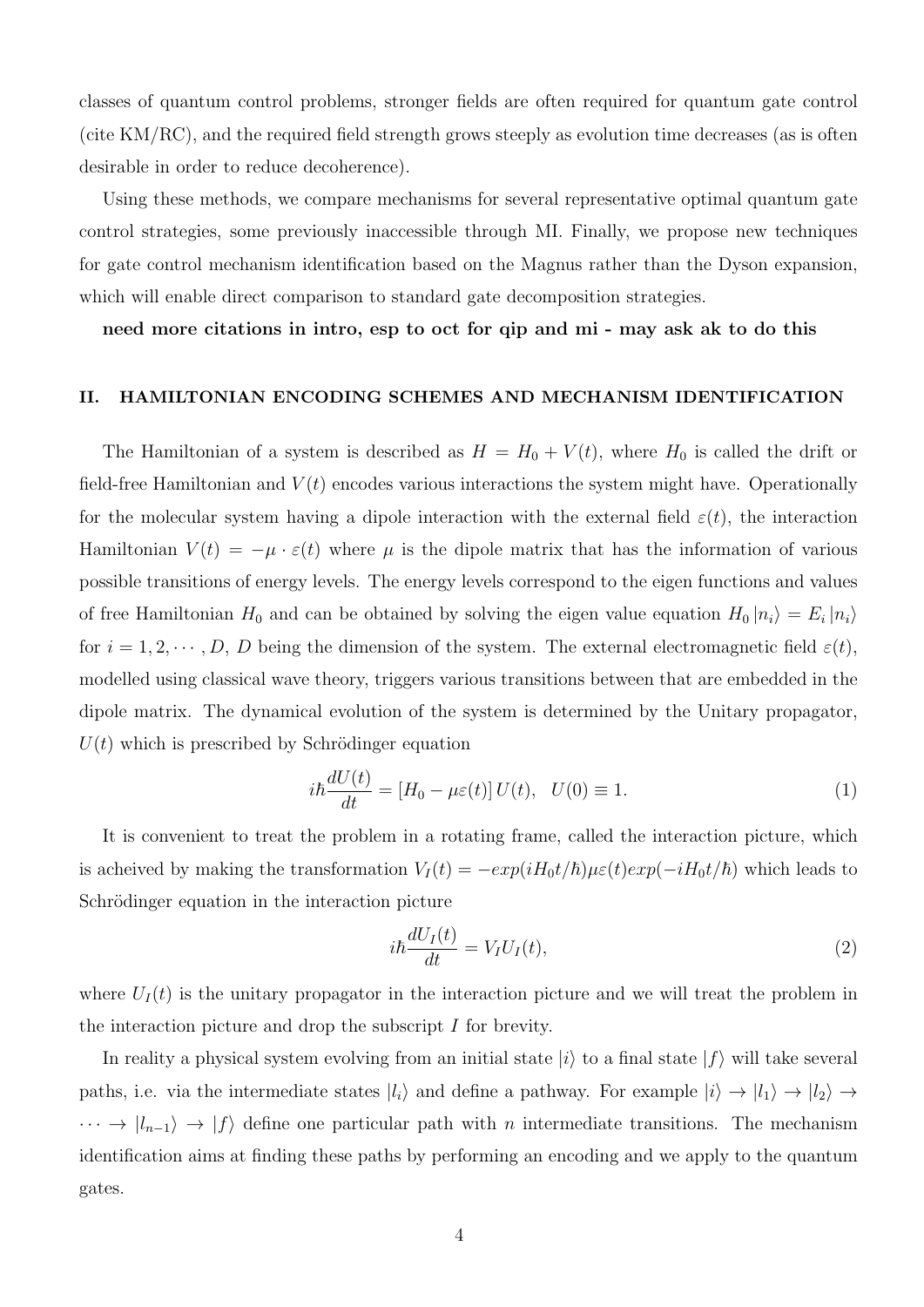The solution to Schrödinger equation 2 is given as a series expansion called Dyson series expansion

$$
U(T) = I + \left(\frac{-i}{\hbar}\right) \int_0^T V_I(t_1) dt_1 + \left(\frac{-i}{\hbar}\right)^2 \int_0^T V_I(t_2) \int_0^{t_2} V_I(t_1) dt_1 dt_2 + \cdots
$$
 (3)

A transition  $|i\rangle$  to  $|f\rangle$  is prescribed by the matrix element  $U_{if} = \langle f|U(T)|i\rangle$ . The Dyson series in the interaction picture converges for any field strength.

In quantum computation, as stated earlier, a specific gate can be modeled as a unitary evolution under a pre-designed Hamiltonian,  $H = H_0 - \mu \varepsilon(t)$ . For a given physical systems,  $H_0$  and  $\mu$  are pre-defined and the design is only in finding the optimal  $\varepsilon(t)$ . This can be precisely achieved using the optimal control theory and the field is said to be an optimal field. An ideal optimal field is one such has only those specific transition elements of the unitary,  $U_{jk} \neq 0$  and is zero for all other transitions. For instance consider a single qubit-Hadamard gate given as

$$
W = \frac{1}{\sqrt{2}} \begin{pmatrix} 1 & 1 \\ 1 & -1 \end{pmatrix}.
$$

When acted upon the ground state of a two level system  $|1\rangle = |1\ 0|'$  would result in a 50-50 superposition of  $|1\rangle$  and  $|2\rangle$  given as:  $\frac{1}{\sqrt{2}}$  $\frac{1}{2}[1 \ 1]'$  that is although the initial state may be in a definite state, the final state consists a portion of initial state.

**Insert description of original MI here** Mitra and Rabitz proposed[**?** ] (a field and dipole) (Hamiltonian) encoding mechanism, where in one can determine the most significant pathways during an evolution under a control field designed for a specific target state. This is a remarkable result as one can know which of the underlying transitions the system takes during the evolution. Briefly, this is achieved by encoding either the optimal electric field or the interacting dipole moment with a time like variable and taking the Fourier transform. **expand**

Consider the significant orders in the Dyson series given by Eq. 3. The interaction picture Hamiltonian  $V_I$  is multiplied by the modulation function  $m(s)$ :

$$
V_I(t) \to V_I \exp(i\gamma s) \tag{4}
$$

and due to which *n th*-order pathway becomes

$$
U_{fi}(s) = \sum_{n=1} \tilde{U}_{fi}^{n} \exp(in\gamma s)
$$
 (5)

where the  $n^{th}$ -order unmodulated pathway  $\tilde{U}_{fi}^{n}(t)$  is given as

$$
\tilde{U}_{fi}^{n} = \left(\frac{i}{\hbar}\right)^{n} \langle f | \int_{0}^{T} \cdots \int_{0}^{t_{2}} V_{I}(t_{n}) \cdots V_{I}(t_{1}) dt_{1} \cdots dt_{n} | i \rangle \tag{6}
$$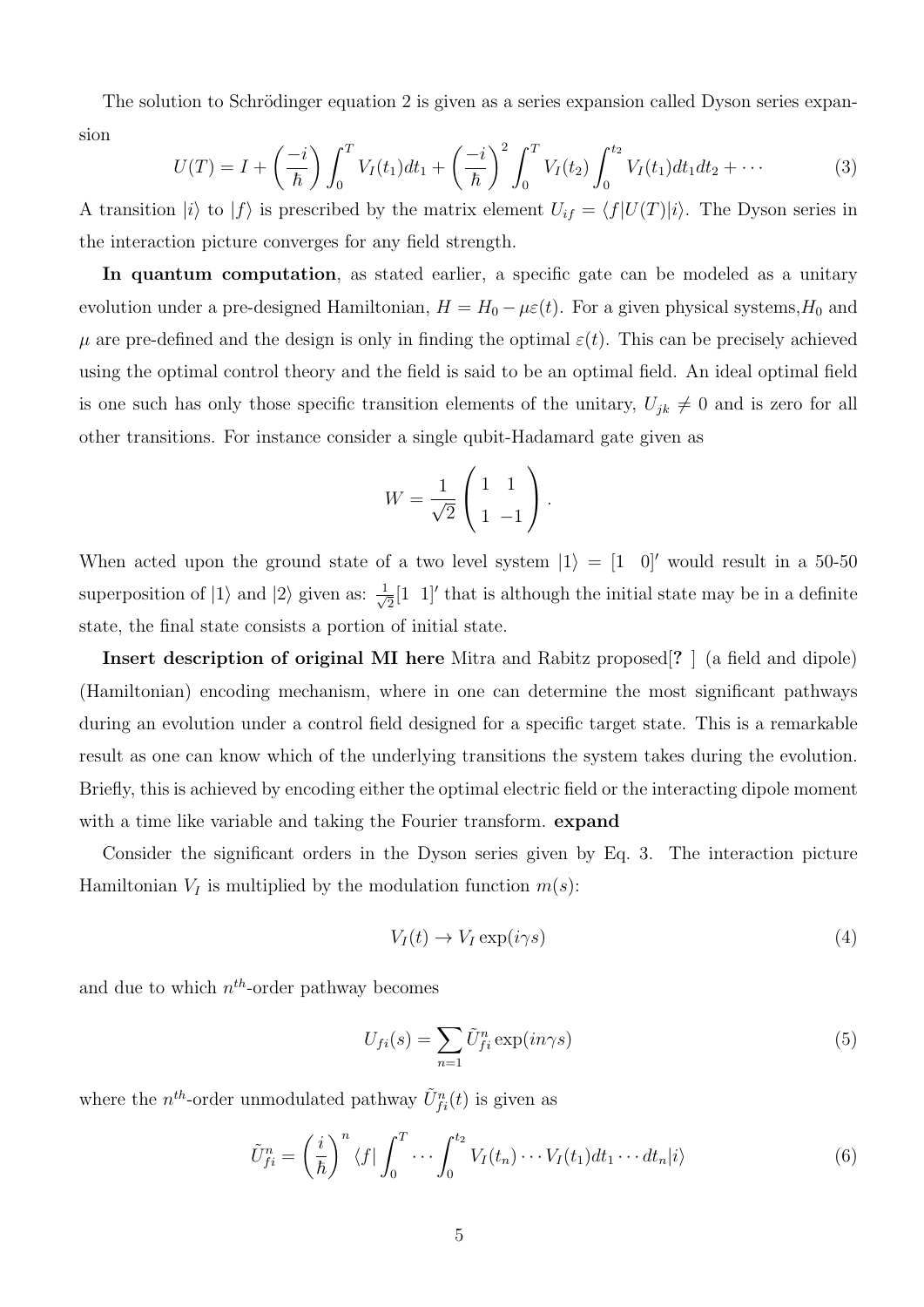where the summation in Eq. 5 is due to the discretization of the integrals. Operationally speaking we need to solve the Schrödinger equation:

$$
\frac{dU(t,s)}{dt} = -\frac{i}{\hbar}V_I(t,s)U(t,s)
$$
\n(7)

treating the dummy frequency *s* as constant and the solution can be approximated as

$$
U(t,s) \approx U(0,s) \exp(-iV_I(t,s) \approx \prod_{n=1}^{N} \exp(-iV_I(t_n,s)\Delta t).
$$
 (8)

After solving Eq. 7 for  $s = 1, 2, 3 \cdots, N$  where N is chosen sufficiently large and an integral power of 2 such that the modulation function *m*(*s*) is a discrete fourier transform function and in this case for decoding the orders  $\gamma = 2\pi/N$  is a constant.

In order to decode the actual pathways we need use the modulation in a slightly different way. The modulation scheme proposed in [? ] is to use a Fourier functions  $m_{jk} = exp(i\gamma_{jk}s)$  multiplied to  $V_{jk}(t)$ . Thus with the modulation, the modulated Schrödinger equation for a *d*-dimensional system is

$$
\frac{dU(t,s)}{dt} = \begin{pmatrix} v_{11}(t)m_{11}(s) & v_{12}(t)m_{12}(s) & \cdots & v_{1d}(t)m_{1d}(s) \\ v_{21}(t)m_{21}(s) & v_{22}(t)m_{22}(s) & \cdots & v_{2d}(t)m_{2d}(s) \\ \vdots & \vdots & \ddots & \vdots \\ v_{d1}(t)m_{d1}(s) & v_{d2}(t)m_{d2}(s) & \cdots & v_{dd}(t)m_{dd}(s) \end{pmatrix} U(t,s) \qquad (9)
$$

and while integrating the above equation, the variable *s* is a constant. The idea is to find all the significant intermediate transitions as shown in Fig. 4 by choosing an appropriate value for *γij* and then performing a Fourier transform on the resulting  $U_{fi}(s)$ . The choice of  $\gamma_{ij}$  is not unique and when  $\gamma ij = -\gamma ji$  the encoding results in a Hermitian type which can be used to reveal the composite pathways and the solution to Eq. 9 is not too difficult. On the other hand when  $\gamma ij \neq -\gamma ji$  we can find the actual pathways and this results in a non-Hermitian encoding.

While non-Hermitian encoding schemes provide the greatest mechanistic information about the controlled dynamics, they will generally destabilize the dynamical system, resulting in the possibility of unbounded outputs (matrix elements of the propagator) for bounded inputs (the control function  $\varepsilon(t)$ ). This makes MI using the direct Fourier encoding schemes described above untenable for certain classes of quantum systems - **especially for gate control, and for systems controlled with stronger fields** - as discussed below.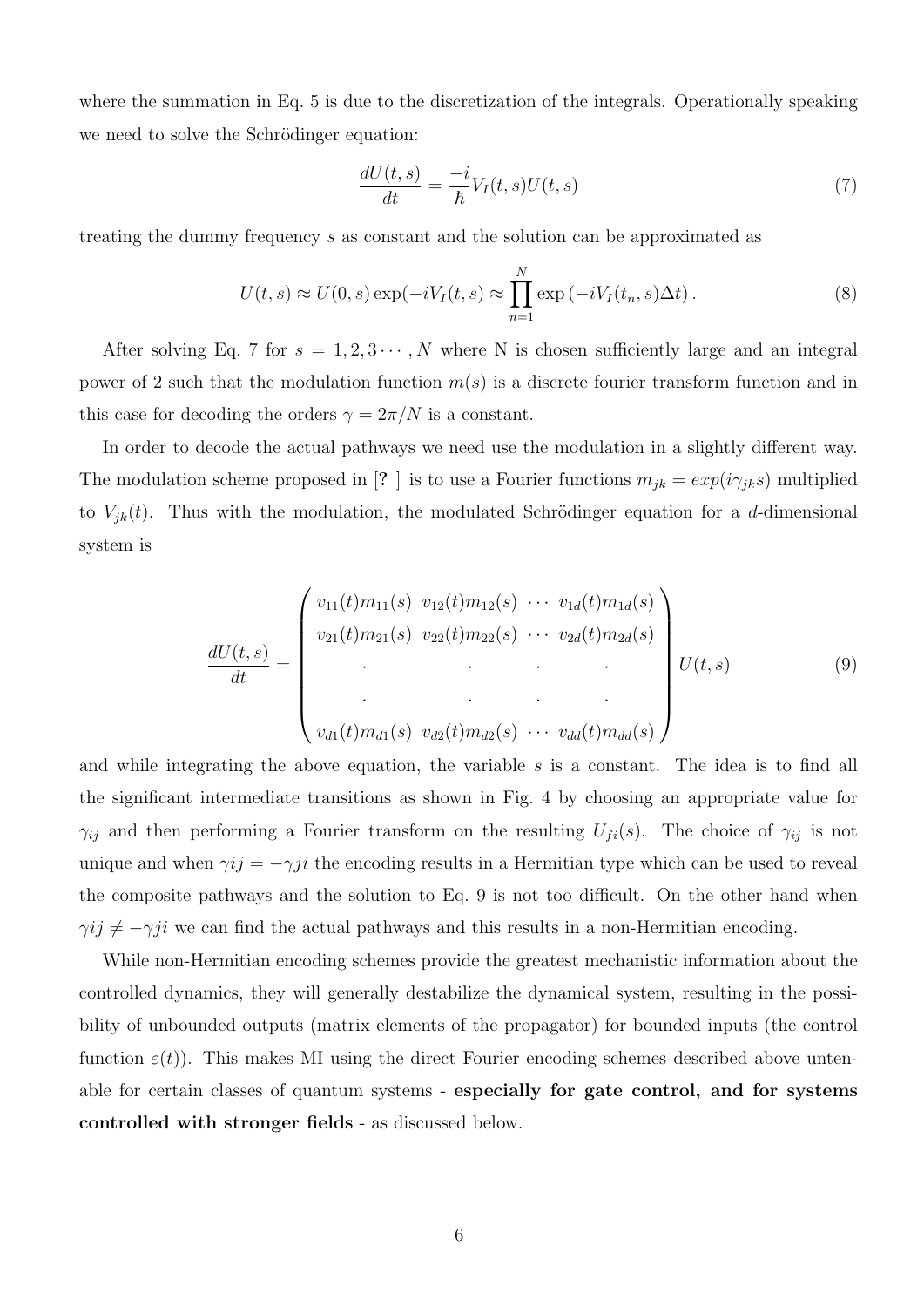### **III. OPTIMAL CONTROL FIELDS FOR QUANTUM GATES IN MOLECULAR SYS-TEMS**

To date, MI methods have only been applied to population transfer control problems. Extensive recent studies (ref) on the application of OCT to quantum gate control establishes a foundation for the development of methods for quantum gate control MI. We first review techniques for generating optimal gate control fields.

### **formulate the gate control problem w definition of F here:**

The associated optimal control problems can be solved using so-called homotopy tracking algorithms  $[? \ 3]$ <sup>1</sup> These algorithms follow a specified track  $F_s$  of objective function values, where *s* denotes algorithmic time, toward the global minimum of each objective (**??**). The following differential equation specifies the evolution of each control field  $\varepsilon_k$  in continuous algorithmic time:

$$
\frac{\partial \varepsilon(s,t)}{\partial s} = f(s,t) + \frac{a(s,t)}{\gamma(s)} \left( \frac{\mathrm{d}F_s}{\mathrm{d}s} - \int_0^T a(s,t') f(s,t) \ dt \right).
$$

Here *a*(*s, t*) denotes the functional derivative (gradient) of the Hilbert-Schmidt distance with respect to the control  $\varepsilon(t)$ ,  $\gamma(s) = \int_0^T a^2(s,t)dt$  is the norm square of the gradient, and  $f(s,t)$  is a 'free" function that arises due to the fact that the control problem is underdetermined in the absence of a Lagrange cost [**?** ]

Choice of  $\frac{dF_s}{ds}$  determines the path followed in  $U(N)$  from the initial propagator  $U_0$ **to the target gate** *W***. We consider two cases: The choice of control optimization algorithm affects the fluence of the resulting optimal gate control field; following the shortest possible (geodesic) path from** *U*<sup>0</sup> **to** *W* **identifies higher fluence fields..Setting**  $\frac{dF_s}{ds} = 0$  after convergence to  $W$  allows exploration of the level set of control fields that drive the system to *W* at time *T*. The choice of free function  $f(s,t) = ...$  seeks to reduce **fluence while traversing the level set.**

### **use these only after completion of 1st draft:**

In this section we describe the physical system we consider, and classify them according to the control theoretic concepts of **the controllability rank condition and dynamical lie algebra depth**. We are specifically interested in 1) Rotational 2)Vibrational molecular systems, which have proposed as carriers of quantum information, and and 3)NMR **omit**. The common characteristic, from a quantum computing perspective, in these three systems is that there is an external control

<sup>1</sup> Dynamic optimization (optimal control) problems typically require specialized algorithms since the dynamical constraint is a differential equation that must be satisfied for each feasible control; homotopy tracking algorithms are ideal for multiobjective control problems [**?** ].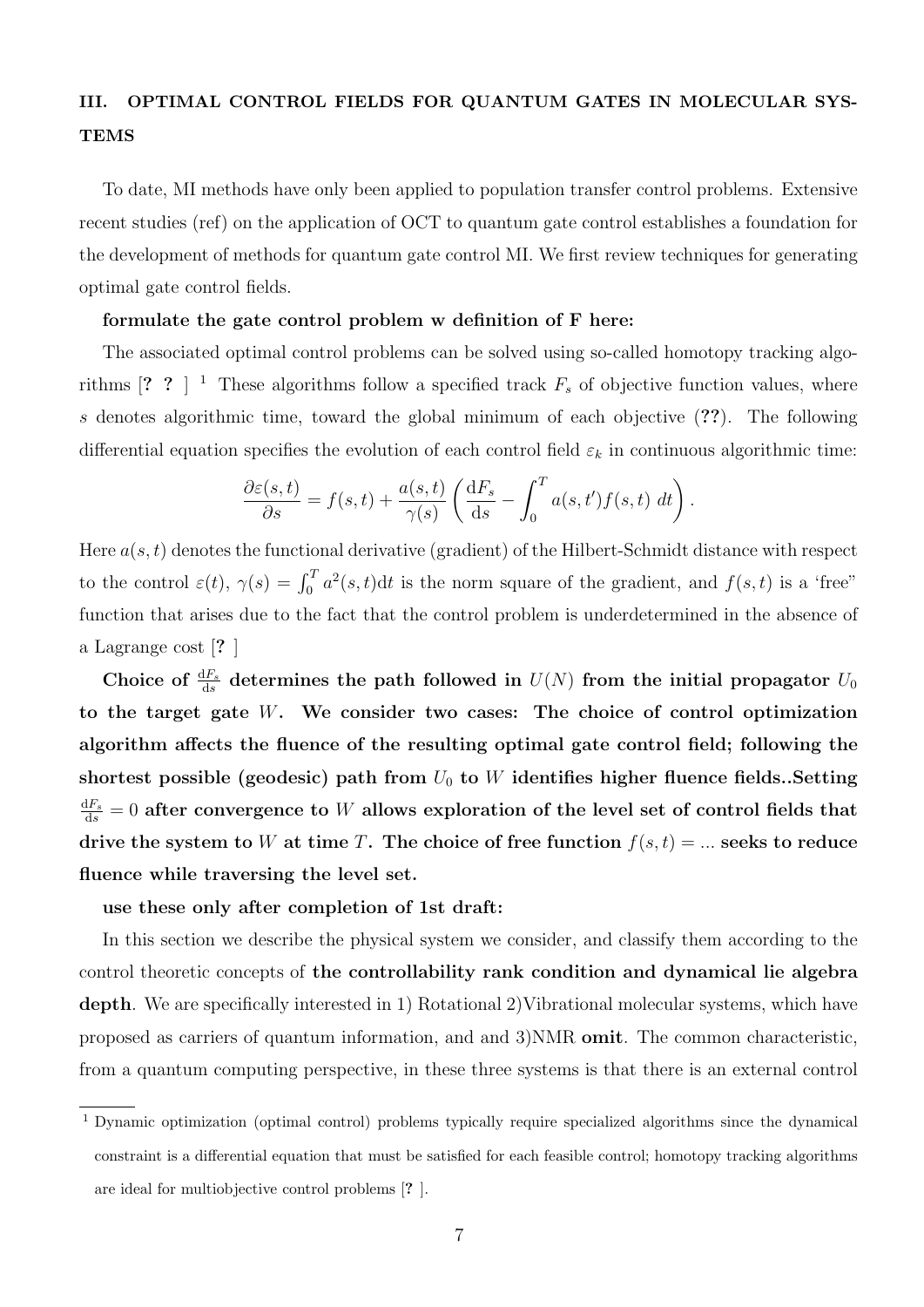field is employed to achirve a desired transformation of the states. Thus one can use the same methodology, OCT, to solve for such external controls. The application of OCT is especially common in proposed schemes for molecular quantum computing.

**need to describe truncation of Hilbert space - argue w reference to GR's paper that leakage to higher states can be studied and effective dynamical dimension can be determined. For illustrate purposes we consider small** *N***.**

*1.Rotational*: One of the initial proposals towards physical quantum information processing, was to use the spin of electrons as qubits. Where spin-up, *|*1*⟩*, can be mapped to 1 and spin-down, *|*0*⟩*, to 0. Spin of an electron is intrinsic angular momentum, and the central point is to use the spin angular momentum vector as qubit. This prompts the use of rotational angular momentum vector of the entire molecule towards quantum computation. This may be particularly interesting because, rotational states have been extensively studied using spectroscopic methods and are also easy to be manipulated in lab with the existing technology within their relatively long dephasing times. **may mention GR's comments on scaling of degeneracy wrt N**

Use of Rotational modes of a molecular system as qubits and performing quantum information processing has been proposed [**?** ], where in the authors make use of multi-target optimal control theory. A typical rotational system consists of a Diatomic molecule with a reduced mass *m* and seperated by a distance *r*. In the absence of external interactions such a molecule with N energy levels, will have the following form for the internal Hamiltonian in the rotational energy eigenbasis:

$$
H_0 = \sum_{j=0}^{N-1} (j(j+1)) |j\rangle\langle j|,
$$
\n(10)

where *j* is the eigen value of the total angular momentum,  $\hat{J}_0$ . The z-component  $\hat{J}_z$  with eigen value *m* takes  $2j + 1$  values. The qubits can be represented by any eigen state  $|j, m\rangle$ . For example for  $j = 1$ , we have  $m = -1, 0, 1$  and we can map  $|1, 0\rangle$  as  $|0\rangle$  and  $|1, 1\rangle$  as  $|1\rangle$ .

In order to perform a quantum gate, we need to interact the system with a control feild designed for the specific gate. Such a molecular system interacts with external electromagnetic feild,*E*(*t*) due to inherent dipole moment, which formally is represented by an  $N \times N$  symmetric matrix  $\mu$ . The symmetricity of this matrix is imposed due to the selection rules, where the transitions are only allowed to the neighboring states implying  $\Delta j = \pm 1$  and leading to the matrix elements  $\langle j | \mu | j' \rangle \propto \delta_{j,j\pm 1}$ . Thus the interaction Hamiltonian is  $H_i = -\mu.E(t)$ , where the minus sign implies that, due to the torque created by the feild, the dipole tends to align with the interacting electric field.

*2.Vibrational*: Tesch *et. al* [**?** ] have proposed the use of vibrational modes of the molecule towards quantum information processing. In this case, the vibrionic excitations, which corresponds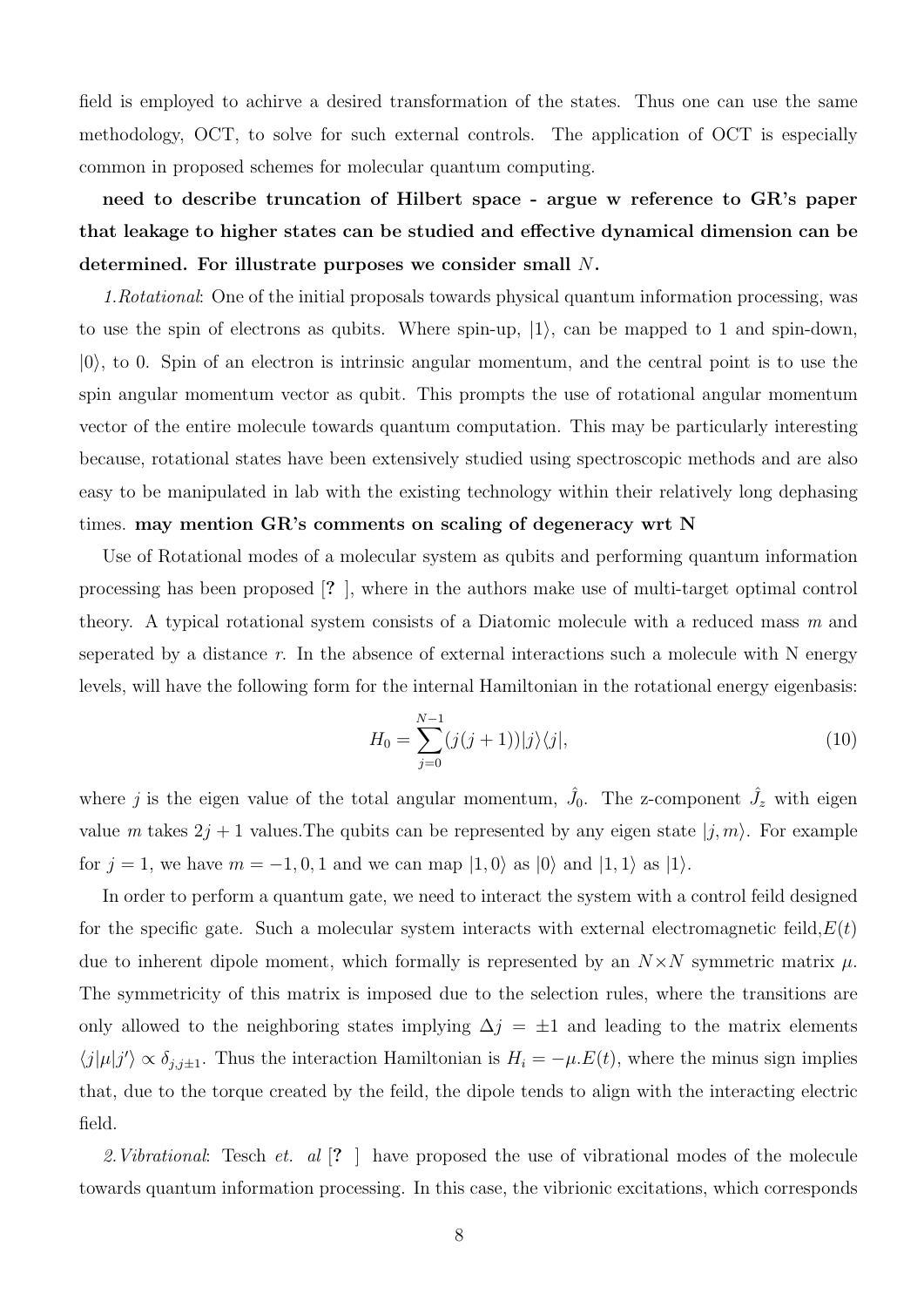normal modes are used to define th qubit. Each such modes will have several excitations, and two such, preferably the two lowest energy excitations can be used to represent *|*0*⟩* and *|*1*⟩*. The implementation of logic gates is performed by interacting the molecule with pre-designed laser pulses, which are calculated using the OCT. Although the formal method of finding the optimal pulse shapes will be the same, the physical implementation will be done using different frequencies of the electromagnetic spectrum. In the case of vibrational, usually the IR frequency is used, whereas in the case of rotaional states, microwave frequencies may be needed. **need to motivate these systems based on depth - should systems be introduced later w 3d depth plots shown? Mention scaling wrt N of degeneracy**

A generic description of the vibrational modes is extensively studied since inception of quantum mechanics, as harmonic oscillator, and now is included in any introductory quantum mechanics course. The idea of using harmonic oscillator eigenstates is described in Ref.However the harmonic oscillator potential is superseded by what is called as Morse potential, which is a more realistic description of molecular interactions. Morse potential can be formally written as  $V(r - r_e)$  $D_e(1 - e^{-\beta(r - r_e)})^2$ , where *r* is the inter-nuclear distance of the molecules, and  $r_e$  is the equillibrium distance. The constant  $D_e$  is called as dissociation energy and  $\beta = \omega_0 \sqrt{\frac{m}{2D_e}}$  where  $\omega_0$  is the charecteristic angular frequency of the oscillator. It can be seen that for small values of  $r - r_e$ , Morse potential can be written as  $V(r - r_e) = m\omega_0^2 (r - r_e)^2/2$ , which is the harmonic oscillator potential. Solving the Schrodinger equation, which for the case of Morse potential is not a trivial, allows us to write the Hamiltonian in the energy eigen basis as

$$
H_0 = \sum_{\nu=0}^{N-1} \left[ \hbar \omega_0 (\nu + \frac{1}{2}) - \frac{\hbar^2 \omega_0^2}{4D_e^2} (\nu + \frac{1}{2})^2 \right] |\nu\rangle \langle \nu| \,, \tag{11}
$$

where  $|\nu\rangle$  is the eigen function, which are in written in terms of Laguerre Polynomials are explicitly given in Ref. [**?** ]. The dipole interaction matrix for such a system is also provided analytically in Ref. [? ] for a dipole function  $\mu(r) = q(r - r_e + x_0) \exp(-(r - r_e)/x_1)$  and is written as,

$$
\langle \nu | \mu(r) | \nu' \rangle = \frac{\mu_{perm} \mathcal{N}_{\nu} \mathcal{N}_{\nu'}}{\beta r_e} \frac{\Gamma(2K - 2\nu' + 1) \Gamma(2K - 2\nu + 1)}{(2K + 1)^{\xi} \Gamma(2K - \nu' + 1)} \sum_{n=0}^{\nu} A_n \tag{12}
$$

where,

$$
A_n = \frac{(-\nu)_n}{n!} \frac{\Gamma(2K - \nu - \nu' + n + \xi)\Gamma(\nu - n + 1 - \xi)}{\Gamma(2K - 2\nu + n + 1)\Gamma(\nu - \nu' - n + 1 - \xi)}
$$
  
 
$$
\times [\psi(\nu - n + 1 - \xi) - \psi(2K - \nu - \nu' + n + \xi) - \psi(\nu - \nu' - n + 1 - \xi) + \ln(2K + 1) + \beta x_0]
$$
(13)

and the normalization,

$$
\mathcal{N}_{\nu} = \sqrt{\frac{(2K - 2\nu)\Gamma(2K - \nu + 1)}{\nu! \Gamma(2K - 2\nu + 1)^2}}.
$$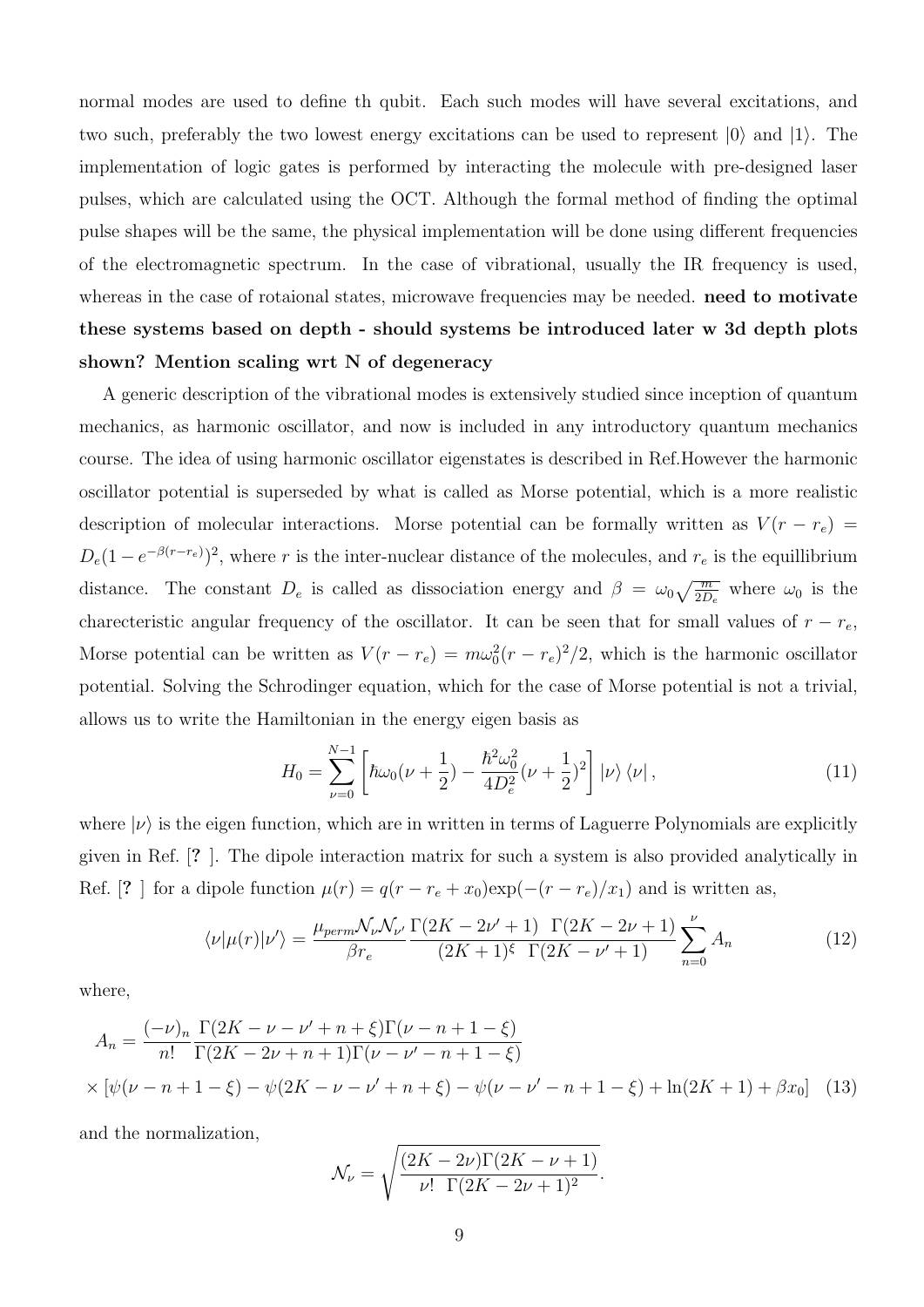where  $\xi = 1/\beta x_1$  and  $(-\nu)_n = \Gamma(-\nu + n)/\Gamma(-\nu)$  is the Pochhammer symbol. The parameters  $x_0$ and  $x_1$  can be fit to experimental data.

*3.NMR*: **check what we have done with this** NMR has shown to be one of the most promising approach towards a practical realization of quantum information processing. In NMR, the nuclear spins of a molecule are treated as qubits and generally there will be an ensemble of protons each with spin-1/2. The desired unitary transformation is achieved using a sequence of radio-frequency pulses. The design of optimal pulses that generate a particualr unitary transformation, is not a trivial task and relies on OCT. A generic description of such an ensemble, can be imagined as a network of *n* interacting spin-1/2 particles, where each spin has a coupling with all the other spins in the ensemble. The quantum gate, which is a unitary evolution is described by an element of  $SU(2^n)$  [? ], which are represented by Pauli matrices:

$$
I_x = \frac{1}{2} \begin{pmatrix} 0 & 1 \\ 1 & 0 \end{pmatrix}; I_y = \frac{1}{2} \begin{pmatrix} 0 & -i \\ i & 0 \end{pmatrix}; I_z = \frac{1}{2} \begin{pmatrix} 1 & 0 \\ 0 & -1 \end{pmatrix}.
$$

These matrices have eigen values  $\pm 1$  and the prefix  $\frac{1}{2}$  indicates the spin has a 50% probability to be in either of the orthogonal eigen vectors. The internal Hamiltonian,  $H_0$  is then written as [? ]

$$
H_0 = 2\pi \sum_i \nu_i I_{iz} + 2\pi \sum_{ij} J_{ij} I_{iz} I_{jz},
$$
\n(14)

where  $\nu_i$  represents Larmor frequencies for individual spins and  $J_{ij}$  represents coupling between spins and the values of both the quantities depend on the particular molecule being used.  $I_{iz}$  =  $I_z \otimes I_2$  which generated the *z* rotation of the *i*<sup>th</sup> qubit and  $I_2$  is the identity. In a frame rotating about the *z* axis with the pins at respective frequencies  $\nu_i$ , Eq. (14) simplifies to

$$
H_0 = 2\pi \sum_{ij} J_{ij} I_{iz} I_{jz}.
$$
\n(15)

When this Hamiltonian interacts with the controls in the *x-y* plane, which are pre-designed radiofrequency pulses, the total Hamiltonian is

$$
H = 2\pi \sum_{ij} J_{ij} I_{iz} I_{jz} + 2\pi \sum_{i} (u_{ix}(t) I_{ix} + u_{iy}(t) I_{iy})
$$
\n(16)

where  $u(t)$  is a time dependent control field. Appropriate fields may be designed using OCT [**?** ]. In contrast to rotational and vibrational systems, the interaction of spins with external (magnetic) field is with the operators  $I_{ix}$  and  $I_{iy}$  as indicated in the above equation.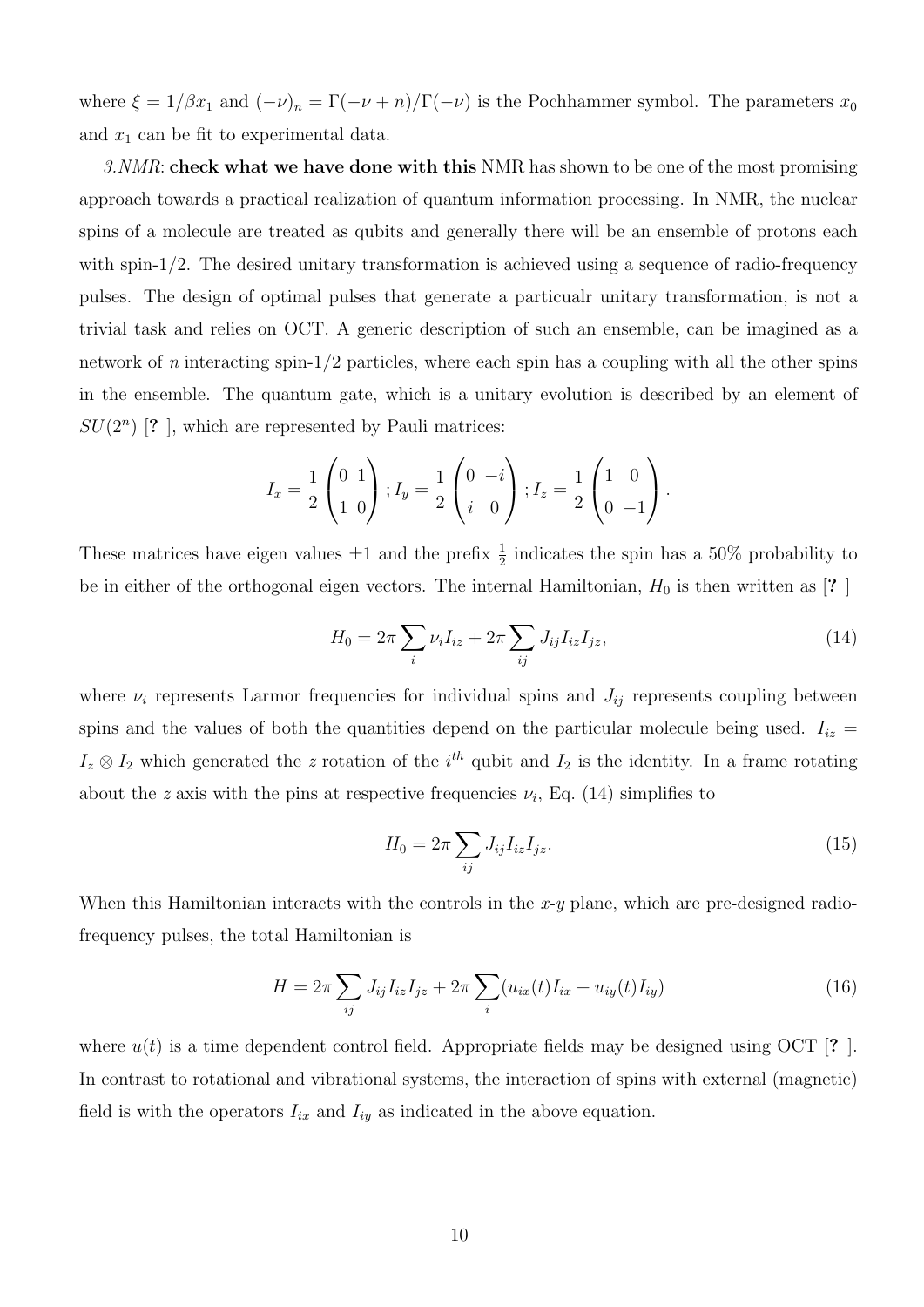FIG. 2. Signal: Evolution of the element  $U_{21}(t)$  for the vibrational system described in the text

# **IV. MECHANISM IDENTIFICATION OF WEAK-FIELD QUANTUM GATE CON-TROL**

The encoding strategies described above in Section II suffice for weak-field quantum gate control problems.

# **Rotor N=4 T=400 W1; Rotor N=4 T=400 W2; Rotor N=8 T=800 W5**

**Morse N=4 T=800 W1, n=9**

**Morse N=4 T=400 W1, n=9: this is stable - must generate another unstable candidate by either further decreasing T or increasing fluence starting from this**

However, for the shorter evolution times that are desirable for reduction of decoherence in gate control, previously reported methods for MI fail for systems (...).

We illustrate the **issue of instability** in the basic methodology developed in [**?** ] by applying it to single qubit Hadamard **replace vibrational 2-qubit hamiltonian** gate. The physical system under consideration is vibrational molecular system with the following values:

$$
H_0 = \begin{pmatrix} 0.0227 & 0 \\ 0 & 0.0677 \end{pmatrix}; \quad \mu = \begin{pmatrix} 0 & 0.3736 \\ 0.3736 & 0 \end{pmatrix}
$$

and the optimal  $\varepsilon(t)$  are calculated employing the optimal control theory where the objective function is to mimize the norm  $||W - U(T)||$ . From the initial condition of the Schrödinger equation 2,  $U(0) = 1$ , the matrix elements  $U_{1,2}(0) = 0 = U_{2,1}$ . Upon the application of the OCT, we found that for the system under consideration, the dynamics are timed out at  $T = 220$ , where the norm  $\|W - U(T)\| = 0.0049$ . Now consider the time series of  $U_{1,2}(t)$ , which is now the signal and is shown in Fig. 2. As can be seen from the figure the  $U_{1,2}(T) \approx 0.707$ .

Figures: a) optimal fields; b) path of one matrix element in time series; c) path of largest and smallest eigenvalues.

FIG. 3. The significant orders in the Dyson series in Eq. 3. The frequency on the X-axis is the modulating frequency and should not be confused with the frequency of the optimal  $\varepsilon(t)$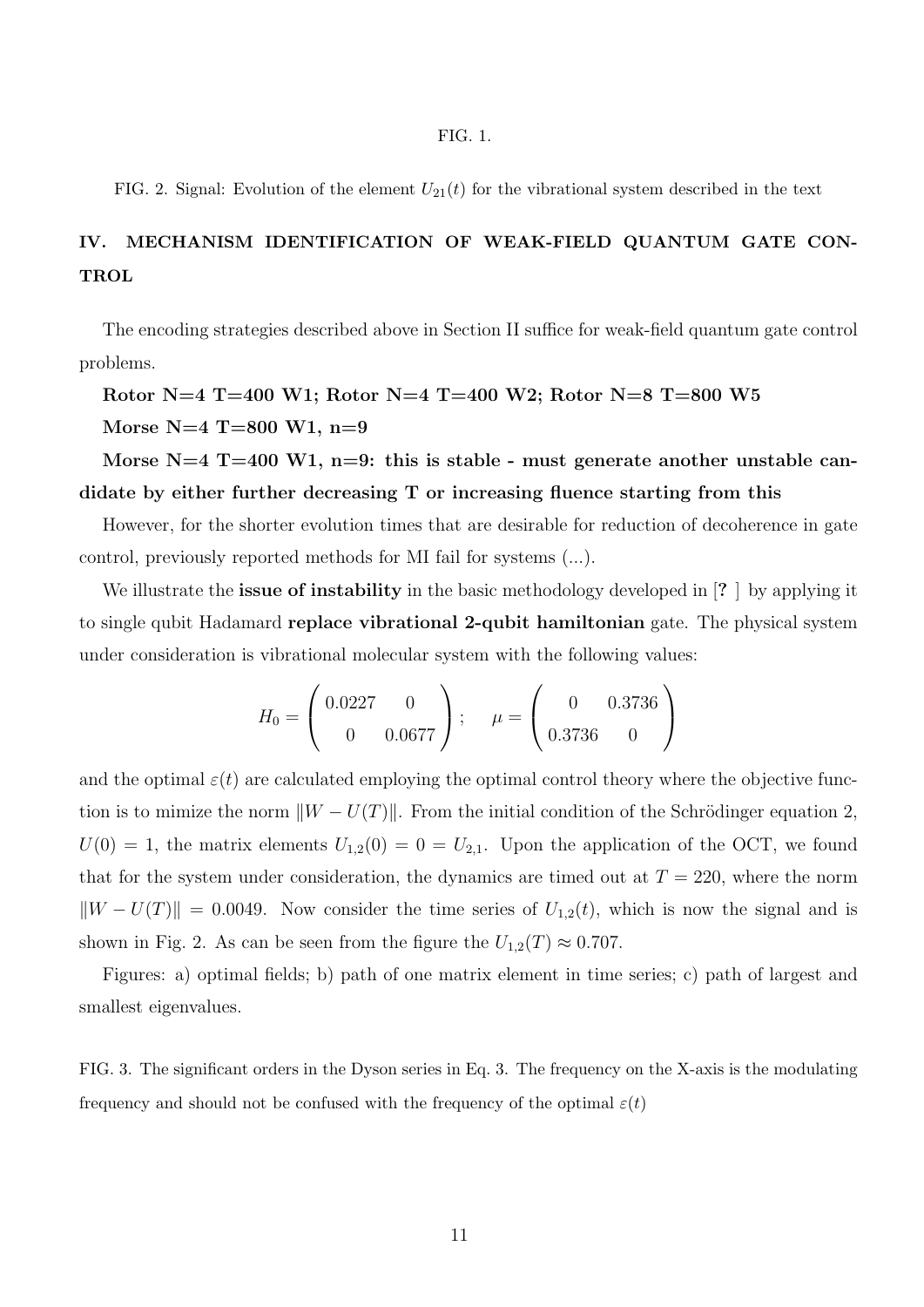|       | order Amplitude |
|-------|-----------------|
| 2     | -1.5329         |
| 6     | 0.887           |
| 10    | -0.148          |
| Total | $-0.7810$       |

TABLE I. Significant orders contributing to the Unitary propagator in Eq. 3. The modulus of the total expected is 0.72646 and as indicated the sum of significant orders is 0.7810.

FIG. 4. Different pathways that are possible due to the constructive interferences of pathways. The initial state is  $|E_1\rangle$ . The different paths are as shown

#### **V. CONTROLLABILITY AND LIE ALGEBRA DEPTH**

**To understand why the vibrational system (11) generally requires stronger fields or longer evolution times than the rotational system (10) to control quantum gates, we consider the differences between these model systems from the perspective of control(lability) theory.**

**repeat degeneracy analysis from GR paper?**

**Tasks 2,3: will determine whether to mention role of integrals associated w higher order brackets in destabilizing (since field strengths for vibrational above not much higher than for rotational) or only mention field strength/time in context of destabilization**

Controllability of a physical system implies that, there always exists a control, such that the system can be driven from an initial state to any given final state [**?** ]. Operationally this can be checked using Lie Algebra Rank Condition(LARC), which states that a system is controllable if the associated Lie-Algebra has a rank, which for  $U(n)$  system is  $n^2$  and for  $SU(n)$  systems is  $n^2 - 1$ . The rank condition for full controllability (i.e., any unitary matrix can be produced at some time *T*) is

$$
rank\{[H_0,\mu],[H_0,[H_0,\mu]], [\mu,[H_0,\mu]],\cdots\}_{LA}=N^2.
$$

The Lie algebra in brackets is called the *dynamical Lie algebra*. A consequence of Lie Algebra Rank Condition is that, one can generate the underlying basis of the corresponding Lie-Algebra as discussed in Ref. [**?** ].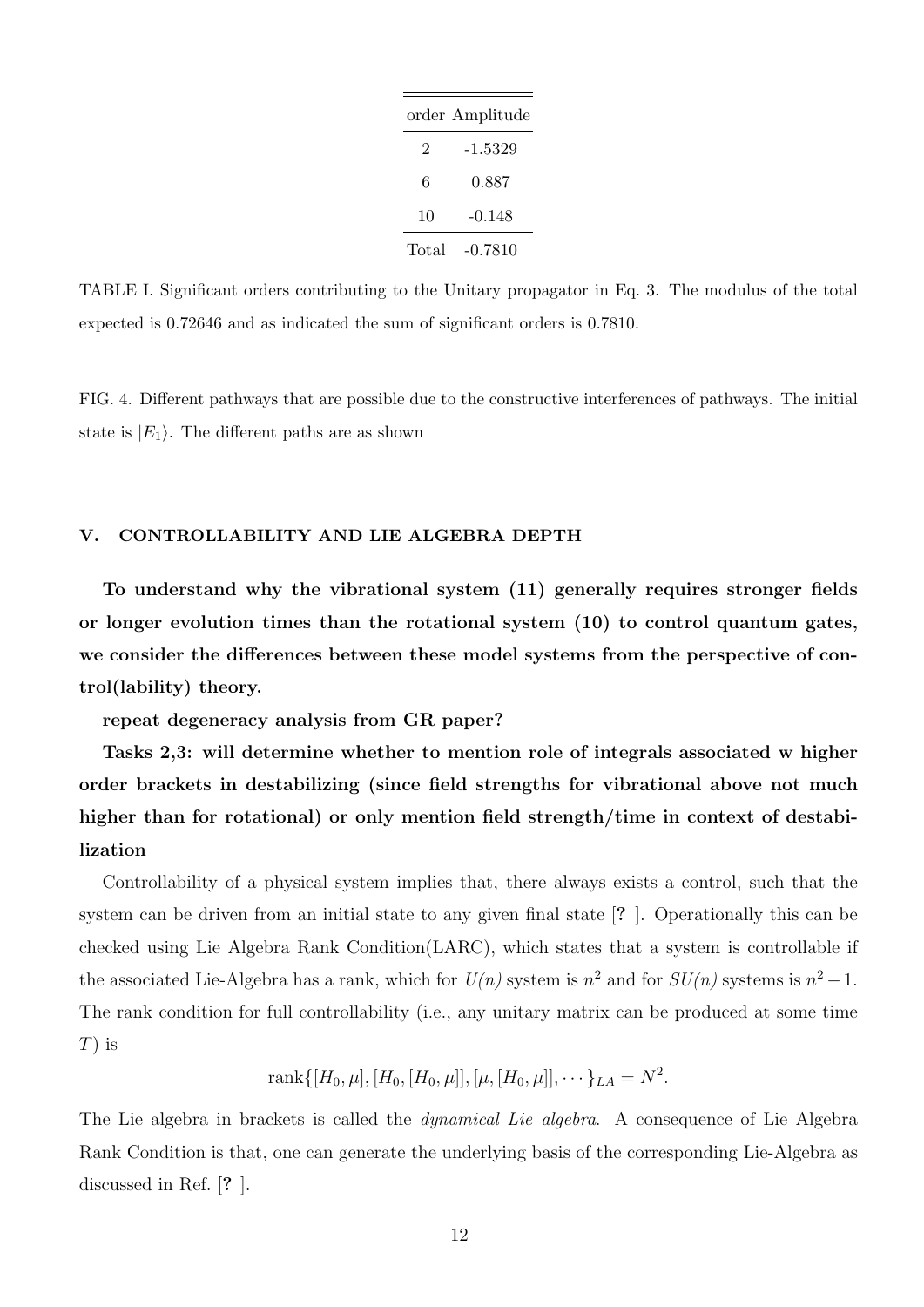The procedure for generating the basis[**?** ] involves repeated commutators, also called as *repeated Lie bracket* such as  $[[H_0, H_1], H_2]$  and many such permutations of the free Hamiltonian  $H_0$ , the interacting Hamiltonian *H<sup>i</sup>* , where the subscript *i* represents the multiple interacting components of the Hamiltonian. The maximum number of such nested commutators is not known a priori and the procedure becomes very tedious as the dimension of the Hilbert space grows and as the number of interacting components increases. For  $H_0, \mu \in u(N)$ ; for traceless Hermitian matrices, i.e.,  $H_0, \mu \in su(N)$ , the rank must be  $N^2 - 1$  for full controllability on  $SU(N)$  (global phase irrelevant for most quantum gates). The set of skew-Hermitian matrices  $[H_0, \mu], [H_0, [H_0, \mu]], \cdots$ are then said to span the Lie algebra. Each commutator generates a matrix of dimension of the Hilbert space at hand. The algorithm presented in Ref. [**?** ] indicates that one has to repeat the commutators until there are no more *linearly independent* basis (matrices) and so a quantity called as *depth* is introduced. Formally, *depth* is associated with the order of the commutators, i.e.  $depth(H_i)=1, \text{ depth}([H_i, H_j])=2, \text{ depth}([H_i, H_j], H_k])=3 \text{ and so on. The depth of the dynamical.}$ Lie algebra is defined as the number of commutators required to span this algebra. The *depth* may differ considerably for different physical system.

The molecular system's interaction with the external field is mediated by a symmetric dipole moment  $\mu$  as given by Eq. (??). The interaction dipole moment  $\mu$  is associated with the external field and consequently the Dyson series expansion of the unitary propagator which involves the various integrals of the electric field are associated with the order of *µ*. Based on our **conjecture change; place in context of controllability literature**, in the context of controllability, we need at least the commutators that span the Lie algebra. This implies that the order of  $\mu$  within these nested commutators reveals the sensibility of the molecular system to the external electromagnetic field. Thus from the above analysis one can theoretically find the "photo-sensibility" of a given molecule. Lower number of  $\mu$  means the molecule responds easily and requires less energy to control and in general may be easier to control. On the other hand higher order of  $\mu$  means the molecule is inert to the external field and requires more energy to control and in general may be difficult to steer the molecule.

The algorithm presented in Ref. [**?** ] suggests how to find the basis that span the Lie Algebra, but does not reveal the order of  $\mu$ , i.e does not allow to know how many  $\mu's$  are involved in a given nested commutator. Here we present an algorithm that can reveal the number of  $\mu$ 's involved in the basis.

### **Algorithm**:

1. Calculate the comm.  $[H_0, \mu] = R_1(\text{say})$ .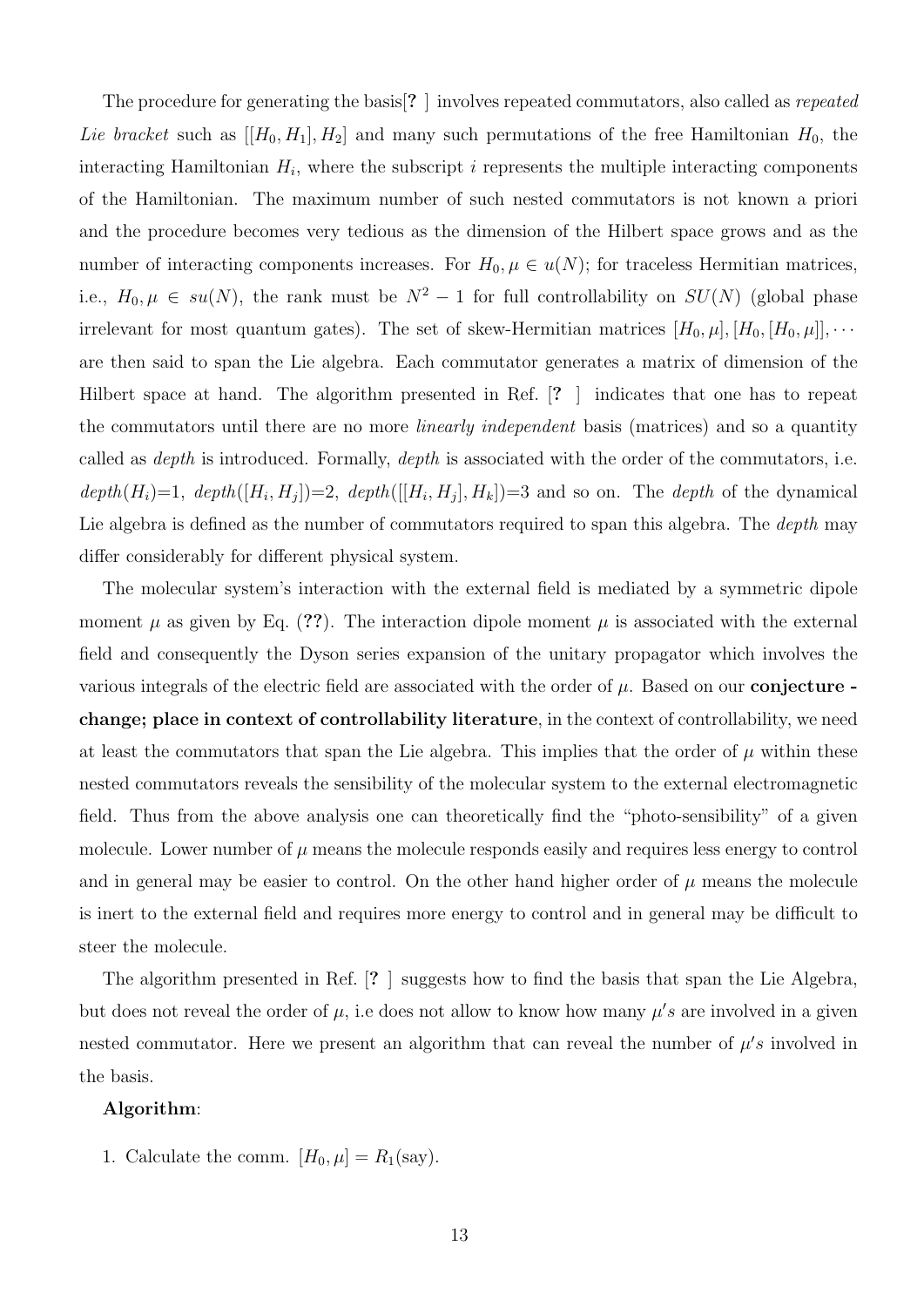- 2. Calculate all the commutators with  $R_1 : [H_0, \cdots [H_0, R_1]]$  until all the linearly independent basis are found .
- 3. Now increase the order of  $\mu : [\mu, R_1] = R_2(\text{say}).$
- 4. Repeat step 2 and 3 with  $R_2 : [H_0, \cdots [H_0, R_2]]$ .
- 5. Stop once the number of basis  $N^2$ .

This could imply that in the search of optimal solution, one would require different energy to locate the solution in different direction. It may also be possible in few cases (**give an example?**) two different directions may not differ significantly and so to distinguish these directions requires more energy.

Before we classify the physical systems we describe how the depth **is relevant - edit** for the Unitary propagator. Very often the solution to Eq. **??** is given in terms of the power series known as Dyson series expansion, whose roots lie in the perturbation theory of quantum mechanics and is represented as given in Eq. **??**. Upon expanding we get,

$$
\hat{U}(t) = \mathbb{I} + \left(\frac{-i}{\hbar}\right) \int_0^t H(t_1)dt_1 + \left(\frac{-i}{\hbar}\right)^2 \int_0^t H(t_2) \int_0^{t_2} H(t_1)dt_1dt_2 + \cdots + \left(\frac{-i}{\hbar}\right)^n \int_0^t \int_0^{t'} \cdots \int_0^{t^{n-1}} H(t')H(t'') \cdots H(t^{t^n})dt' \cdots dt^n.
$$
\n(17)

One can use CBH theorem as discussed in the appendix and obtain an expansion of Eq. **??** in terms of *commutators* by letting letting Let  $A = H(t_3)\Delta t$ ,  $B = H(t_2)\Delta t$ ,  $C = H(t_1)\Delta t$ , with  $t_2 = t_1 + \Delta t$ ,  $\Delta t = \frac{t_n - t_1}{n}$ . It turns out that the CBH theorem is equivalent to a more generalized expansion called *magnus expansion* as shown in Ref. [**?** ], according to which Eq.**??** can be written as,

*<sup>U</sup>*ˆ(*t*) <sup>=</sup> <sup>T</sup>exp {∫ *<sup>t</sup>* <sup>0</sup> *H*(*t ′* ) *dt′* } = exp{ <sup>∫</sup> *<sup>t</sup>* 0 *H*(*t ′* ) *dt′* + + 1 12 ∫ *t* <sup>0</sup> *H*(*t ′* ) (∫ *<sup>t</sup> ′* <sup>0</sup> *<sup>H</sup>*(*t*") <sup>∫</sup> *<sup>t</sup>*" <sup>0</sup> *H*(*t ′′′*) *dt′′′dt*" *−* ∫ *t ′* 0 ∫ *<sup>t</sup>*" <sup>0</sup> *H*(*t ′′′*) *dt′′′H*(*t*") *dt*" ) *− −* ∫ *t* 0 (∫ *<sup>t</sup> ′* <sup>0</sup> *<sup>H</sup>*(*t*") <sup>∫</sup> *<sup>t</sup>*" <sup>0</sup> *H*(*t ′′′*) *dt′′′ dt′′ −* ∫ *t ′* 0 ∫ *<sup>t</sup>*" <sup>0</sup> *H*(*t ′′′*) *dt′′′H*(*t*") *dt*" ) *H*(*t ′* ) *dt′* <sup>+</sup> *· · ·* }

**This is elaborated below in the Magnus MI description; may reduce** Since the Hamiltonians at different times do not necessarily commute, and theintegration is only with respect to time implies that the integrands in each integral is the external interacting electric field. Therefore for  $H = H_0 + \mu \varepsilon(t)$ , we immediately get by letting  $\varepsilon(t) \to -\varepsilon(t)$  and the unitary propagator at a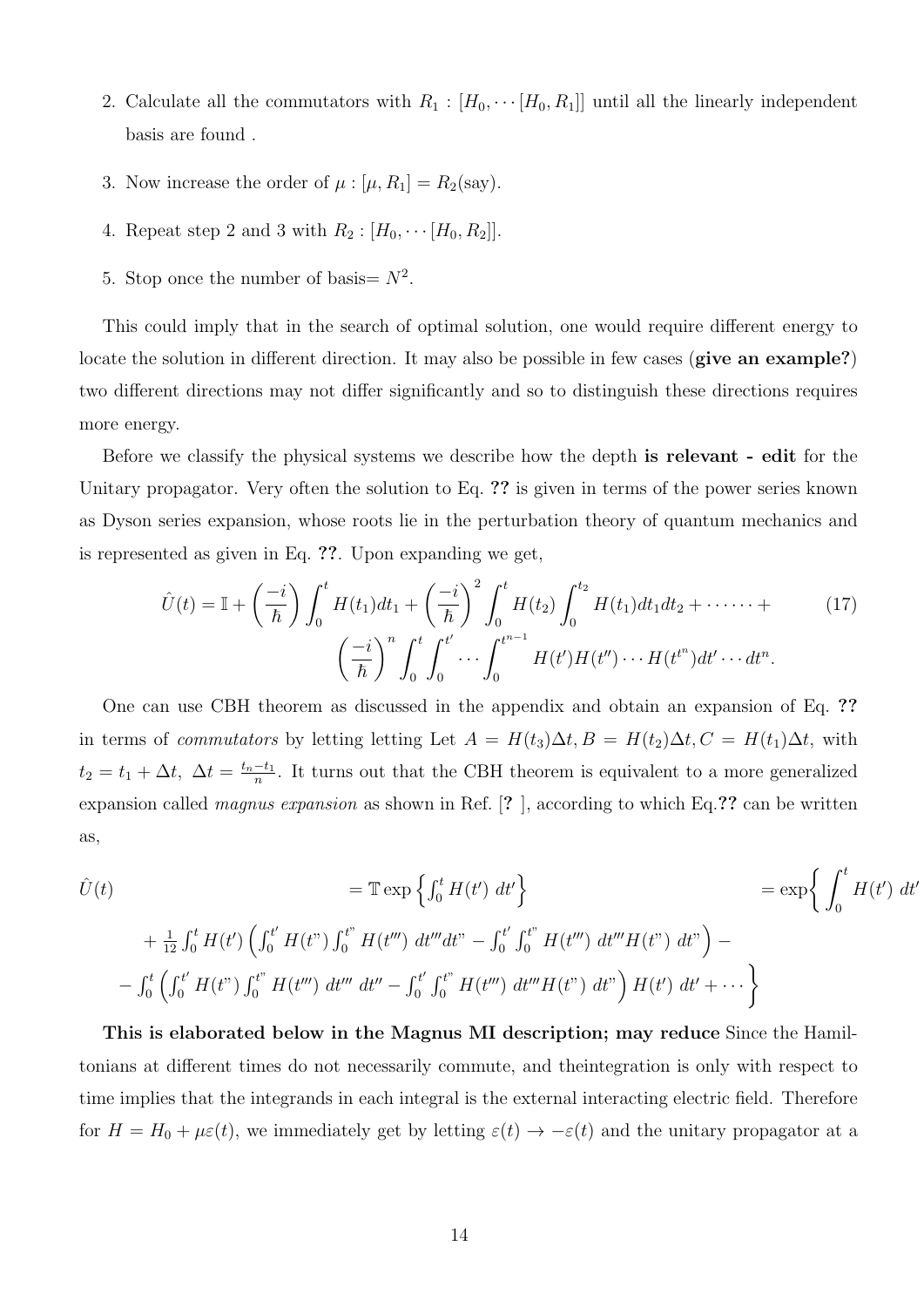final time  $U_T(\varepsilon(t)) = exp[A_T(\varepsilon(t))],$ 

*A<sup>T</sup>* (*ε*(*t*)) = *H*<sup>0</sup> *− µε*(*t*) *−* 1 2![*H*0*, µ*] ∫ *<sup>t</sup>* 0 ∫ *<sup>t</sup> ′* 0 *ε*(*t*") *− ε*(*t ′* ) *dt*"*dt −* 1 12 [*H*0*,* [*H*0*, µ*]] <sup>∫</sup> *<sup>t</sup>* 0 ∫ *<sup>t</sup> ′* 0 ∫ *<sup>t</sup>*" 0 *ε*(*t ′′′*) *− ε*(*t*") *dt′′′dt*"*dt′*+ *−* 1 4 [*H*0*,* [*H*0*, µ*]] <sup>∫</sup> *<sup>t</sup>* 0 ∫ *<sup>t</sup> ′* 0 ∫ *<sup>t</sup> ′* 0 *ε*(*t ′′′*) *− ε*(*t*") *dt′′′dt*"*dt′*+ + 1 12 [*µ,* [*H*0*, µ*]] <sup>∫</sup> *<sup>t</sup>* 0 *ε*(*t ′* ) ∫ *<sup>t</sup> ′* 0 ∫ *<sup>t</sup>*" 0 *ε*(*t ′′′*) *− ε*(*t*") *dt′′′dt*"*dt′*+ + 1 4 [*µ,* [*H*0*, µ*]] <sup>∫</sup> *<sup>t</sup>* 0 *ε*(*t ′* ) ∫ *<sup>t</sup> ′* 0 ∫ *<sup>t</sup> ′* 0 *ε*(*t ′′′*) *− ε*(*t*") *dt′′′dt*"*dt′* + *· · ·*

Our goal in this work is to decode the **strength** associated with various commutators up to the *depth* which is calculated numerically **may remove and rephrase - requires Magnus MI**.

**Insert depth 3d plots:** Figures ... show the Lie algebraic depth for the rotational and vibrational Hamiltonians from Section III, for various values of the Hilbert space dimension *N*.

**compare depth figs to MI for stable weak field rotational systems here or only later?**

### **VI. (INSTABILITY AND) STABILIZATION OF MODULATED QUANTUM DYNAM-ICS**

**The analysis above shows that some quantum systems (those with higher Lie algebraic depth) generally require stronger fields (or longer evolution times) to reach arbitrary gates. We have seen that a consequence of this requirement is that standard Hamiltonian encoding strategies are insufficient for gate control mechanism identification in such systems, due to instability of the encoded dynamics.**

To understand why Hamiltonian encoding generally leads to unstable dynamical systems, let us start by considering the most general form of orders-based encoding, for which the stability analysis is most direct. Let  $V_I(t_j)$  denote the interaction picture Hamiltonian at time  $t_j$ . The most general whole matrix (orders) encoding at any given *s* will look like

$$
V_I(t_j)|A(s)|\exp(i\phi(s)),
$$

where  $|A|$  is the amplitude and  $\exp(i\phi)$  contributes the complex phase. Generally we write  $A = A(s)$  and  $\phi = \phi(s)$ , such that the encoded matrix may be written  $V_I(t_j)m(s)$  with  $m(s) =$ *A*(*s*) exp(*iϕ*(*s*)), but we will drop the *s* for simplicity. For the special case of Mitra-Rabitz Fourier encodings,  $|A| = 1$ , and the complex number multiplying  $V_I(t_i)$  is always of modulus 1.

Now since  $V_I)t_j|A(s)|\exp(i\phi(s))$  is skew-Hermitian, we can write  $V_I(t_j)m(s) = Y(t_j)D(s)Y^{\dagger}(t_j)$ ,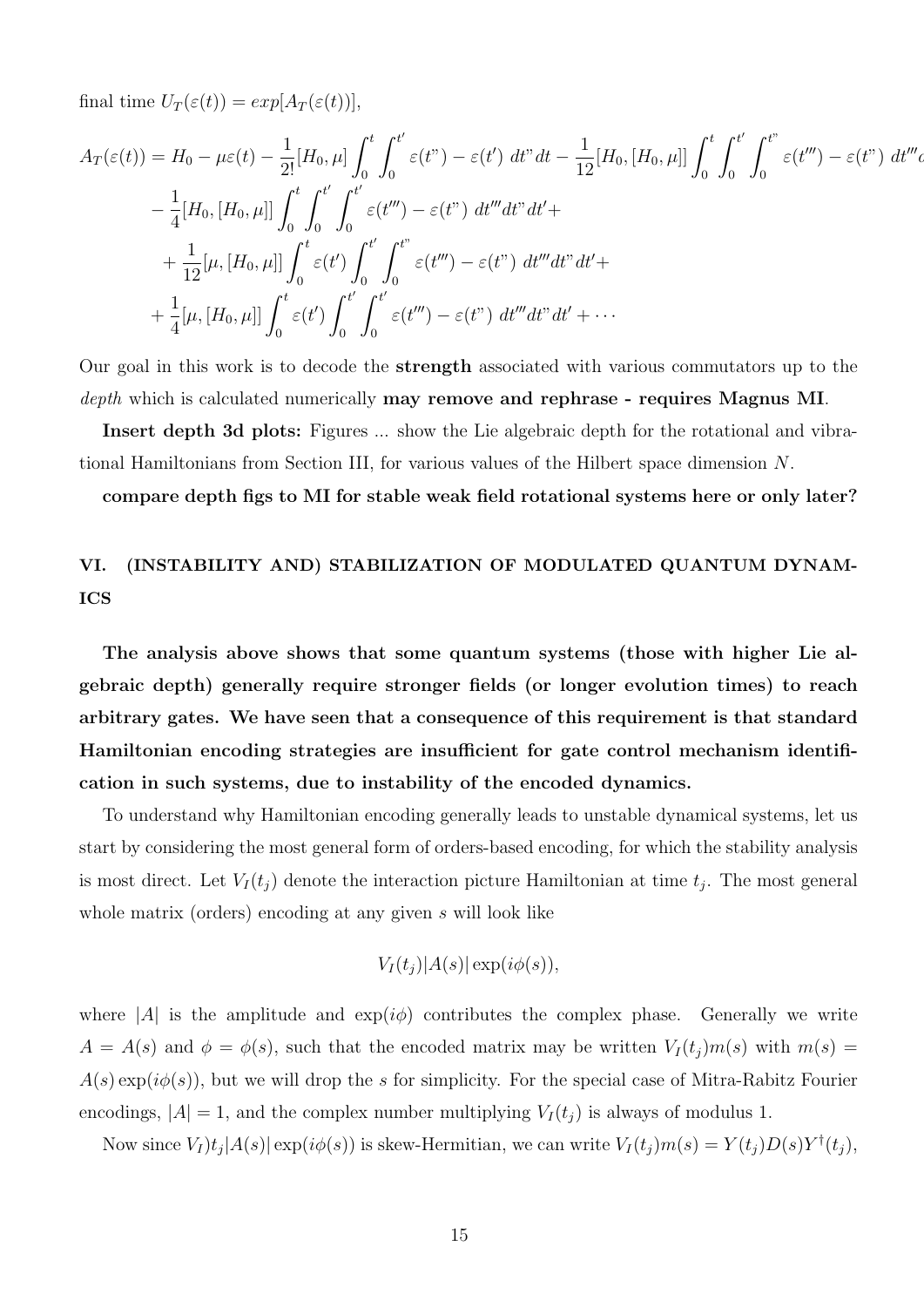where  $Y(t_j)$  denotes the matrix of eigenvectors of  $V_I(t_j)$ . Now consider the form of the matrix *D*:

$$
D = i \begin{bmatrix} \lambda_1 & & \\ & \ddots & \\ & & \lambda_N \end{bmatrix} \tag{19}
$$

where all the  $\lambda_i \in \mathbb{R}$  (since a Hermitian matrix has only real eigenvalues) and hence the eigenvalues of  $V_I(t_j)$  are all purely imaginary. Note that the  $\lambda_i$  can be either positive or negative. Thus a skew-Hermitian matrix is always at the stability limit, i.e., its eigenvalues lie on the imaginary axis on the complex plane between the left (stable, damped) and right (unstable) half planes, and the eigenvalues of the unitary propagator exhibit undamped oscillation with time (over the time interval  $\Delta t$ ). As such the matrix exponential

$$
\exp(V_I \Delta t) = \exp(Y D \Delta t Y^{\dagger}) = Y(t_j) \begin{bmatrix} \exp(i\lambda_i \Delta t) & & \\ & \ddots & \\ & & \exp(i\lambda_N \Delta t) \end{bmatrix} Y^{\dagger}(t_j)
$$

where will always have norm (squared) equal to N for an unmodulated interaction or for any modulation that preserves skew-Hermiticity (we will refer to such simply as Hermitian encodings).

Since  $V_I(t_j)$  is skew-Hermitian,  $V_I(t_j)|A| \exp(i\phi) = Y(t_j)D|A| \exp(i\phi)Y^{\dagger}(t_j)$ . Thus, any whole matrix encoding necessarily produces an encoded interaction Hamiltonian that is diagonalizable for all *s*, and moreover its eigenvectors are mutually orthogonal - the left and right eigenvectors of *Bm*(*s*) are identical, such that it is a normal matrix (as skew-Hermitian and unitary matrices also are). For more general encodings, *Bm*(*s*) may in principle be defective; whether this is likely can be studied for various alternate encodings. For these encodings,  $V_I(t_j)m(s)$  will generally have left and right eigenvectors and can be written

$$
V_I(t,s) = YEX^{\dagger}
$$

where  $X^{\dagger}Y = I$  and

$$
E = \begin{bmatrix} \delta_1 & & \\ & \ddots & \\ & & \delta_N \end{bmatrix},
$$

where  $\delta_N \in \mathbb{C}$ . In such cases, for low-dimensional systems (e.g.  $N = 2, N = 4$ ) the matrix can be diagonalized analytically (or in Mathematica) and the analytical expression for the  $\delta_i(s)$  can be used to derive stability limits, analogously to the below.

Consider now the general expression for the non-Hermitian propagator *U*(*s, T*) for whole matrix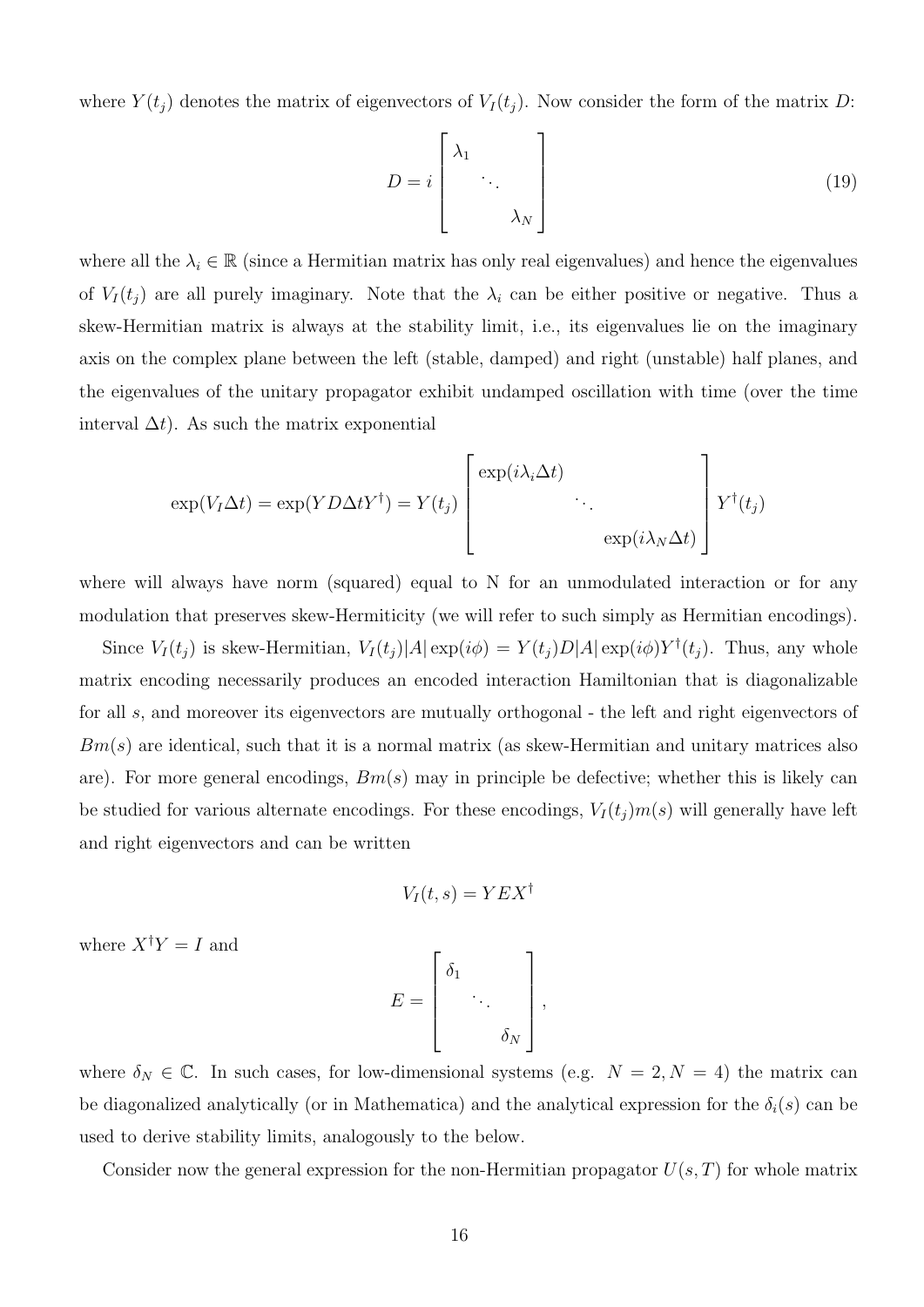encoding:

$$
U(s,T) = \mathbb{T} \exp[\int_0^T V_I(t)m(s) dt] \approx \exp[iV_I(t_{n-1}m(s)\Delta t] \cdots \exp[V_I(t_0)m(s)\Delta t]
$$
  
=  $Y(t_{n-1}) \exp[i|A(s)| \exp(i\phi(s))Y(s,t_{n-1})\Delta t]Y^{\dagger}(t_{n-1}) \cdots Y(t_0) \exp[i|A(s)| \exp(i\phi(s))D(s,0)\Delta t]Y^{\dagger}(t_0)$ 

where there are *n* discrete time steps. Consider the *j*-th such non-Hermitian matrix  $\exp[iV_I(t_j)m(s)\Delta t]$  =  $Y(t_j) \exp[i|A(s)| \exp(i\phi(s))D(s, t_{n-1})\Delta t]Y^{\dagger}(t_j)$ . Simplifying,

$$
\exp(V_I(t_j)|A|\exp(i\phi)\Delta t) =
$$
\n
$$
= Y(t_j) \left[ \exp[i\lambda_1|A|(\cos\phi + i\sin\phi)\Delta t] \right] \cdot \cdot \cdot
$$
\n
$$
\exp[i\lambda_N|A|(\cos\phi + i\sin\phi)\Delta t)] \left[ Y^{\dagger}(t_j). \quad (21)
$$

The *condition for stability* of the modulated dynamical system is that all the eigenvalues of  $C = B|A| \exp(i\phi)$  (poles of the linear dynamical system) lie on the left complex half plane, or,  $\Re\left\{i\lambda_i|A|(\cos\phi+i\sin\phi)\Delta t\right\}\leq 0, i=1,\cdots,N.$  Since there are *n* such matrices in the above discrete representation, they must all satisfy this property. Moreover, for the modulated dynamical system to be numerically stable for all *s*, irrespective of  $\Delta t$ , this condition must hold for all the matrices  $B|A(s)| \exp(i\phi(s))$ . Solving for the admissible values of *A* and  $\exp(i\phi)$ , we have

$$
|A|\Re\left\{i\lambda_i(\cos\phi + i\sin\phi)\right\} \le 0
$$

where  $\lambda_i \in \mathbb{R}$  and hence  $-\lambda_i \sin \phi \leq 0$ . There are two cases: i)  $\lambda_i \geq 0$ , for which the condition is  $M\pi \leq \phi \leq (M+1)\pi$ ,  $M = 0, 2, 4, \dots$ ; ii)  $\lambda_i < 0$ , for which we require  $M\pi \leq \phi \leq (M+1)\pi$ ,  $M =$  $1, 3, 5, \cdots$ . Since the matrices *D* will generally have both positive and negative diagonal elements  $\lambda_i$ , there will generally not exist a complex encoding that will satisfy the stability criterion for all *t* and all *s*. (Note that real-valued whole matrix encoding functions, or composite pathway encodings do maintain skew-Hermiticity and stability, since  $\Re\{i\lambda_i(\cos\phi + i\sin\phi)\}=0$ ; alternatively, encodings operating on individual eigenvalues of  $V_I(t_i)$  are a possible means of enforcing stability, although they would rely on these eigenvalues changing only slowly over all *t*). However, it is possible to design encodings that maintain boundedness of  $||U(s,t)||$  over  $s \in [0, s<sub>f</sub>]$  and  $t \in [0, T]$ .

However, note that stability alone is not a sufficient condition for accurate mechanism identification. An eigenvalue of *C* of the form  $\Re \{i\lambda_i |A|(\cos \phi + i \sin \phi)\}$  < 0 will result in damped oscillation of the associated eigenvalue of  $U(s,T)$ , and the norm of this eigenvalue will rapidly decrease according to exp[*−λ<sup>i</sup> |A|*sin *ϕ*∆*t*] toward the lower limits of machine precision, possibly compromising the accuracy of MI since the inverse transform will be subject to numerical errors. This issue of a lower bound on *|A|* will be addressed below in terms of the Dyson series expansion.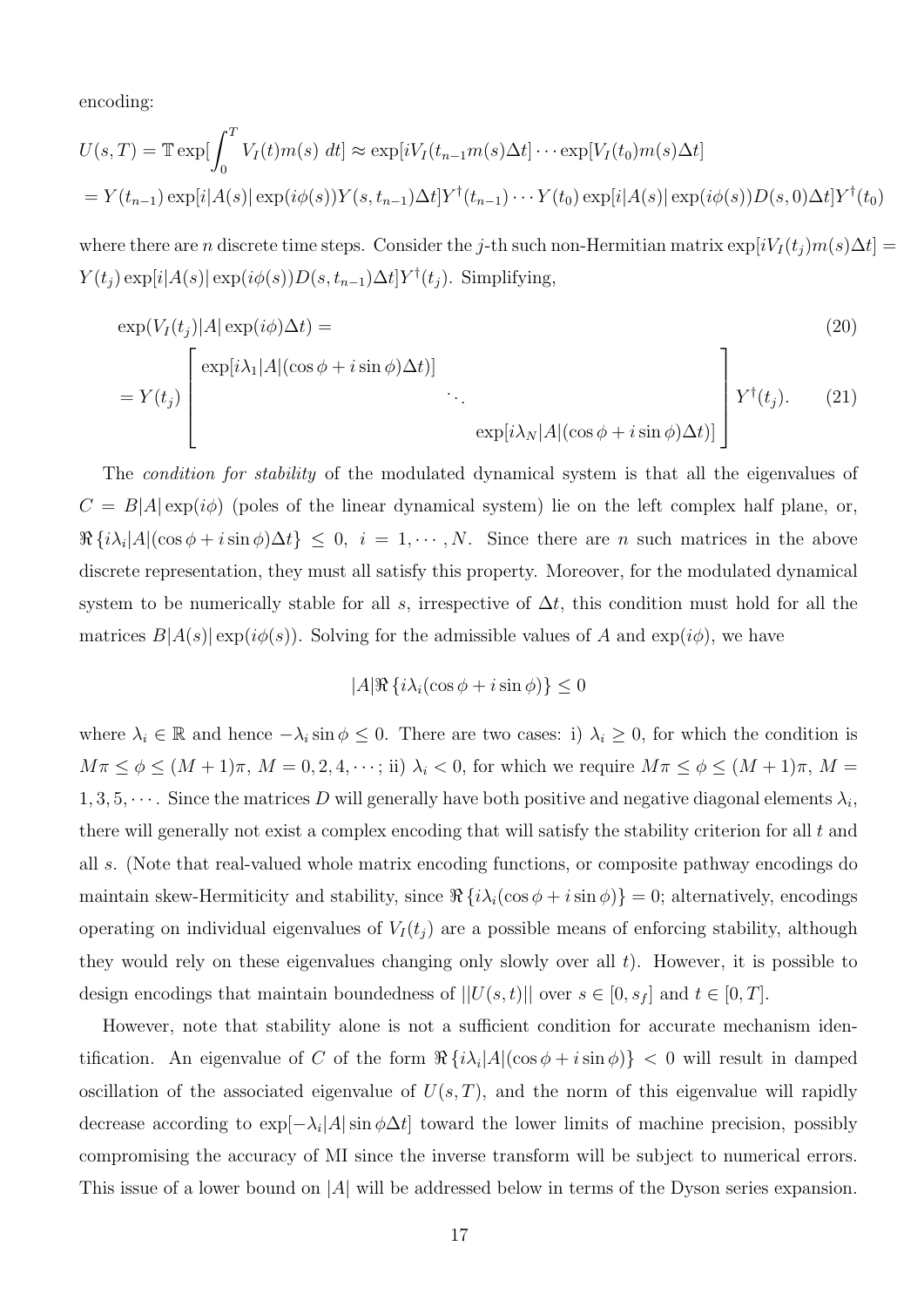Note that the competing requirements of both bounded and nonnegligible exp[*−λ<sup>i</sup> |A|*sin *ϕ*∆*t*] can only be universally satisfied for  $\phi$  at the stability limits (i.e., Hermitian encoding). However, the amplitude *A* can play an important role in maintaining numerical precision, as shown below.

### **VII. DESIGN OF STABLE HAMILTONIAN ENCODINGS**

#### **possibly combine w Sect 3; may put some of this in appendix:**

We now derive bounds on  $||U(s,T)||$  that can be used to design encodings. Applying the Cauchy-Schwarz inequality  $|\langle A, B \rangle| \leq ||A|| * ||B||$  (where *A, B* are matrices and  $|| \cdot ||$  denotes the matrix norm  $[\text{Tr}(A^{\dagger}A)]^{1/2}$  to the norm of the product XY of two matrices, we have

$$
||XY||^2 = \langle XY, XY \rangle = \text{Tr}[(XY)^{\dagger}XY]
$$
  
=  $\text{Tr}[YY^{\dagger}X^{\dagger}X]$   
=  $\langle YY^{\dagger}, X^{\dagger}X \rangle$   
 $\leq ||Y^{\dagger}Y|| ||X^{\dagger}X|| = [\text{Tr}(Y^{\dagger}YY^{\dagger}Y)]^{1/2} [\text{Tr}(X^{\dagger}XX^{\dagger}X)]^{1/2}.$ 

Letting  $X = \exp[V_I(t_{j+1})m(s)], Y = \exp[V_I(t_j)m(s)],$  we have

$$
|| \exp[V_I(t_{j+1})m(s)] \exp[V_I(t_j)m(s)]||^2 \le || \exp[V_I(t_{j+1})m(s)] \exp^{\dagger}(V_I(t_{j+1})m(s))]||*
$$
  
 
$$
* || \exp[V_I(t_j)m(s)] \exp^{\dagger}[V_I(t_j)m(s)]||.
$$

Diagonalizing the  $V_I$ 's, we find

$$
|| \exp[V_I(t_{j+1})\Delta t] \exp[V_I(t_j)m(s)\Delta t]||^2 \le
$$
  
\n
$$
\leq || \exp[Y(t_{j+1})D(s, t_{j+1})\Delta tY^{\dagger}(t_{j+1})] \exp^{\dagger}[Y(t_{j+1})D(s, t_{j+1})\Delta tY^{\dagger}(t_{j+1})]||*
$$
  
\n
$$
* || \exp[Y(t_j)D(t_j)\Delta tY^{\dagger}(t_j)] \exp^{\dagger}[Y(t_j)D(t_j)\Delta tY^{\dagger}(t_j)]||
$$
  
\n
$$
= \left\{ \sum_{i=1}^N [\exp[i\lambda_{ij+1}|A|(\cos\phi + i\sin\phi)\Delta t)] * \exp^{\dagger}[i\lambda_{ij+1}|A|(\cos\phi + i\sin\phi)\Delta t]]^2 \right\}^{\frac{1}{2}}
$$
  
\n
$$
\left\{ \sum_{i=1}^N [\exp[i\lambda_{ij}|A|(\cos\phi + i\sin\phi)\Delta t)] * \exp^{\dagger}[i\lambda_{ij}|A|(\cos\phi + i\sin\phi)\Delta t]]^2 \right\}^{\frac{1}{2}}
$$
  
\n
$$
= \left\{ \sum_{i=1}^N \exp[-4\lambda_{ij+1}|A|\sin\phi\Delta t] \right\}^{\frac{1}{2}} \left\{ \sum_{i=1}^N \exp[-4\lambda_{ij}|A|\sin\phi\Delta t] \right\}^{\frac{1}{2}}
$$

where superscript *∗* denotes the complex conjugate. Extending to all *j*, we have

$$
||U(s,T)||^2 \le \Pi_{j=1}^n \left\{ \sum_{i=1}^N \exp[-4\lambda_{ij}|A|\sin\phi\Delta t] \right\}^{1/2}.
$$
 (22)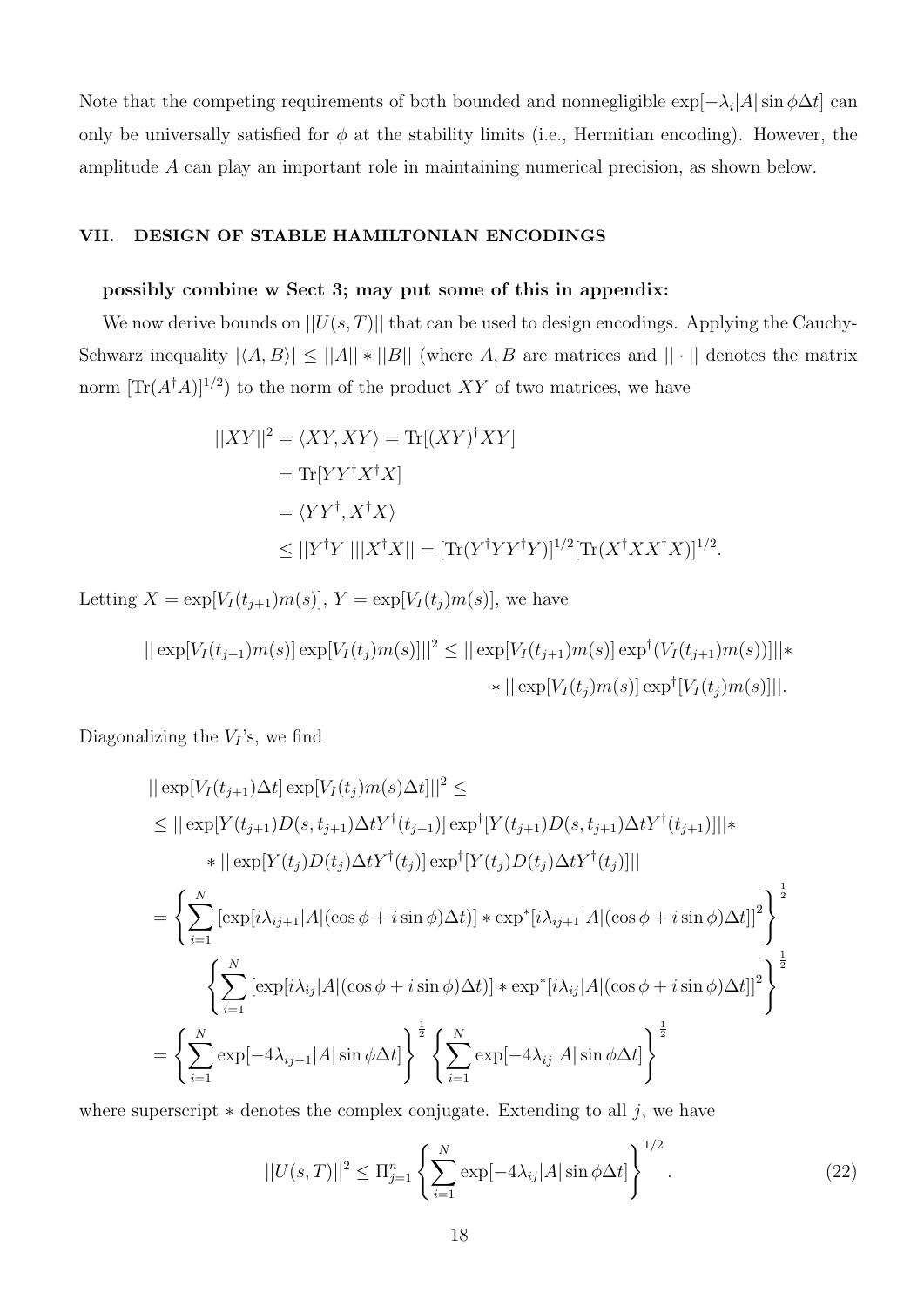This is the worst case bound. The condition that MI does not become numerically inaccurate due to instabilities is

$$
\Pi_{j=1}^{n} \left\{ \sum_{i=1}^{N} \exp[-4\lambda_{ij}|A| \sin \phi \Delta t] \right\}^{1/2} \le (\alpha * d)^{2},\tag{23}
$$

where *d* denotes the largest floating point number that can be represented on the computer and  $\alpha$  < 1 is a scaling constant (dividing the above expression by  $N^2$  provides a bound in terms of the average magnitude of a matrix element of *U*). To obtain the  $|A|_{\text{max}}$  that saturates the above bound, one may apply Newton's method for both  $\phi = \frac{\pi}{2}$  $\frac{\pi}{2}$  and  $\phi = -\frac{\pi}{2}$  $\frac{\pi}{2}$ , and choose the smallest root.

Since it is difficult for most encodings to restrict  $\phi(s)$  to a domain such that the system is stable for all *s*, *|A|* can instead be scaled in order to maintain this bound. Moreover, *|A|* can be tuned to reduce damping effects for poles on the left half plane; smaller *|A|* will generally reduce numerical inaccuracies due to either excessive damping or instability<sup>2</sup>. An alternative approach to constructing an upper bound on |*A*| is to choose the  $B(s,t_i)$  that has the eigenvalue with the largest  $\Re(\lambda_{ij})$  of all, and then use the bound

$$
\left\{\sum_{i=1}^N \exp[-2\lambda_{ij}|A|\sin\phi\Delta t]\right\}^n \le (\alpha * d)^2.
$$

Note that these expressions do not have closed form solutions for *|A|*. The following approximation, which may apply in cases where  $Y(t)$  is slowly varying, enables such an analytical solution (**may eliminate**). Then,

$$
\begin{split}\n&||\exp[Y(s,t_{j+1})D(s,t_{j+1})\Delta t]Y^{\dagger}(s,t_{j+1})|\exp[Y(s,t_{j})D(s,t_{j})\Delta t Y^{\dagger}(s,t_{j})]|| \approx \\
&\approx ||\exp[Y(s,t_{j})D(s,t_{j})\Delta t Y^{\dagger}(s,t_{j})]\exp[Y(s,t_{j})D(s,t_{j})\Delta t Y^{\dagger}(s,t_{j})]|| \\
&= \sum_{i=1}^{N} \left\{\prod_{j=1}^{n} \exp[i\lambda_{ij}|A|(\cos\phi+i\sin\phi)\Delta t] \right\} \left\{\prod_{j=1}^{n} \exp[i\lambda_{ij}|A|(\cos\phi+i\sin\phi)\Delta t] \right\}^{*} \\
&= \sum_{i=1}^{N} \exp[-2\sum_{j}\lambda_{i\max,j}|A|\sin\phi\Delta t] \\
&\leq N \exp[-2\sum_{j}\lambda_{i\max,j}|A|\sin\phi\Delta t] \leq (\alpha d)^{2},\n\end{split}
$$

where  $\lambda_{i_{\text{max},j}}$  denotes the largest positive eigenvalue<sup>3</sup> of the modulated interaction Hamiltonian at

<sup>&</sup>lt;sup>2</sup> To ensure that the eigenvalues of the modulated propagator on each time step remain bounded from below by the machine precision of the computer, one may choose  $|A|_{\text{max}}$  such that  $\exp[-\lambda_{ij,\text{max}}|A|\sin\phi\Delta t] = \text{eps}$ , where  $-\lambda_{ij,\text{max}}$  denotes the eigenvalue of greatest absolute magnitude and  $\phi = \frac{\pi}{2}$  or  $-\frac{\pi}{2}$  depending on whether  $\lambda_{ij,\text{max}}$ is positive or negative.

<sup>3</sup> Strictly, whether the positive or negative eigenvalue of the greatest magnitude is chosen depends on whether the norm is larger for  $\phi = \pi/2$  or  $\phi = -\pi/2$ ; the norm can be evaluated for both choices.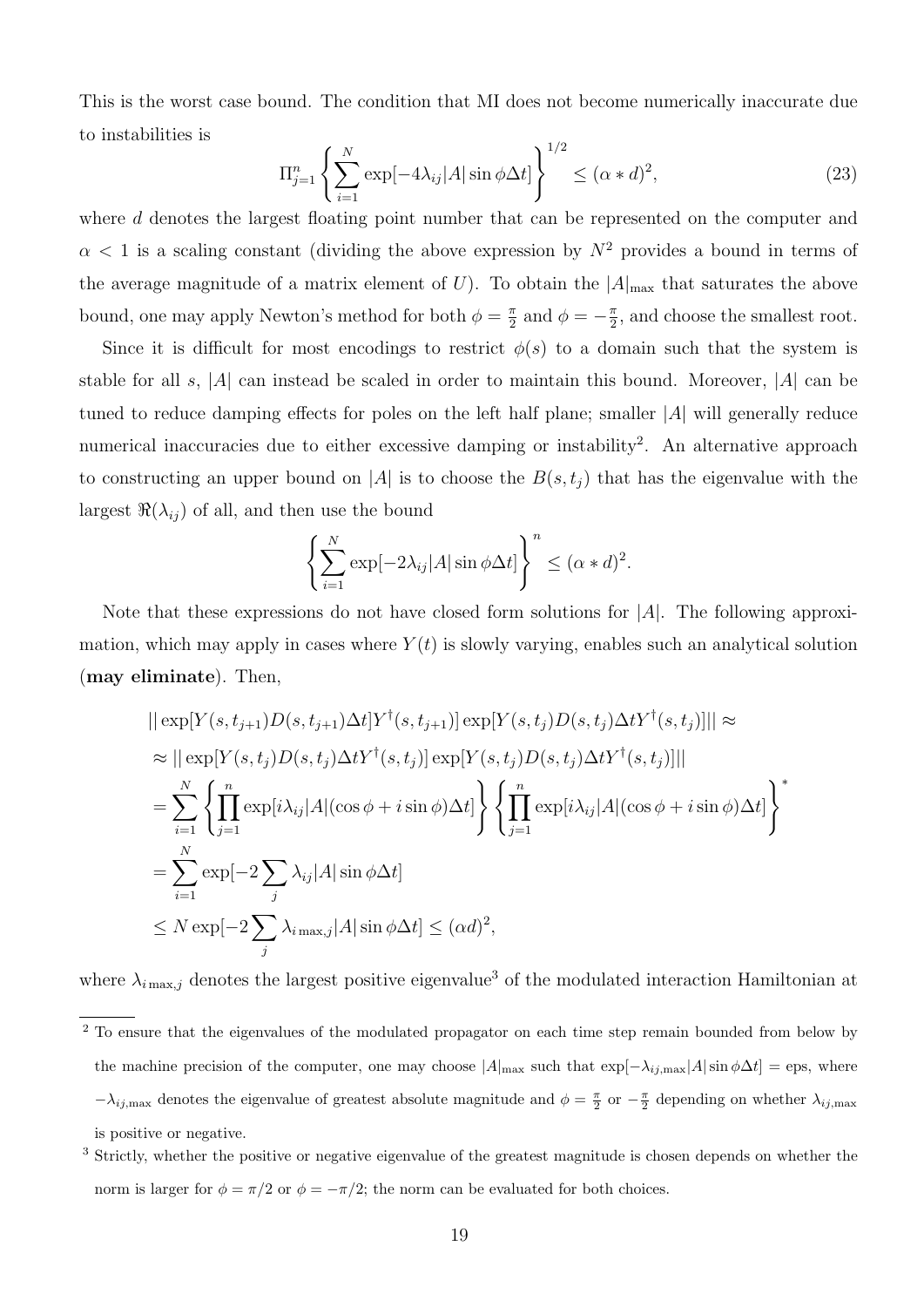time step *j*. The solution is

$$
|A| \le \frac{\ln((\alpha d)^2/N)}{2\Delta t \sum_j \lambda_{i \max,j}},\tag{24}
$$

where we have chosen  $\phi = -\pi/2$  such that the inequality holds for all  $\phi$ . |*A*| may be chosen as large as possible to maximize the peak amplitudes upon inverse Fourier transform. **end eliminate**

A simple version of this stabilization strategy would entail the use of Fourier encoding schemes  $m(s) = |A| \exp(i\gamma s)$  where *A* is chosen to satisfy the above bounds for all *s*. Then, after the inverse transform, powers of *|A|* will be eliminated as follows. (Note that the alternative approach of scaling  $B = V_I(t)$  would require inverse scaling of T, which would not fix the problem). The encoded propagator in the Dyson series representation is

$$
U(s,t) = I + |A| \exp(i\gamma_0 s) \int_0^t V_I(t_1) dt_1 + |A|^2 \exp(2i\gamma_0 s) \int_0^t V_I(t_1) \int_0^{t_1} V_I(t_2) dt_2 dt_1 + \cdots,
$$

with inverse FFT giving the spectrum<sup>4</sup>

$$
U(\gamma, t) = \int_{-\infty}^{\infty} \exp(-i\gamma s) U(s, t) \, ds
$$
  
=  $\delta(\gamma, \gamma_0) |A| \int_0^t V_I(t_1) dt_1 + \delta(\gamma, 2\gamma_0) |A|^2 \int_0^t V_I(t_1) \int_0^{t_1} V_I(t_2) dt_2 dt_1 + \cdots,$  (25)

such that

$$
\int_0^t V_I(t_1)dt_1 = U(\gamma_0, t)/|A|, \ \int_0^t \int_0^{t_1} V_I(t_2)dt_2dt_1 = U(2\gamma_0, t)/|A|^2, \ \cdots \tag{26}
$$

(i.e., since a strict Fourier modulation was not used for the encoding, an inverse Fourier transform will not retrieve the correct amplitudes by orthonormality of Fourier modes alone). Note that the *m*-th order pathway will be scaled by  $|A|^m$  in  $U(s,t)$ .

We now show how to obtain bounds on the range of *|A|* that can be used to extract all relevant mechanistic information about the matrix element  $\langle x|V_I(t)|y\rangle$ . For any finite-d quantum system, it is possible to identify an upper bound *k*max on the orders in the Dyson expansion that contribute to the terminal propagator  $U(T)$ , within a specified tolerance  $\epsilon$ . Let  $|\langle x|\epsilon(t)V^{\dagger}(t)\mu V(t)|y\rangle| < c$ ,  $1 \leq$  $x, y \leq N$ , for some positive constant *c*. (Note that *c* does not depend on the field-free Hamiltonian

<sup>&</sup>lt;sup>4</sup> The upper and lower frequency limits in the discrete transform will be determined by the number of sampled time points *j* according to the Nyquist critical frequencies.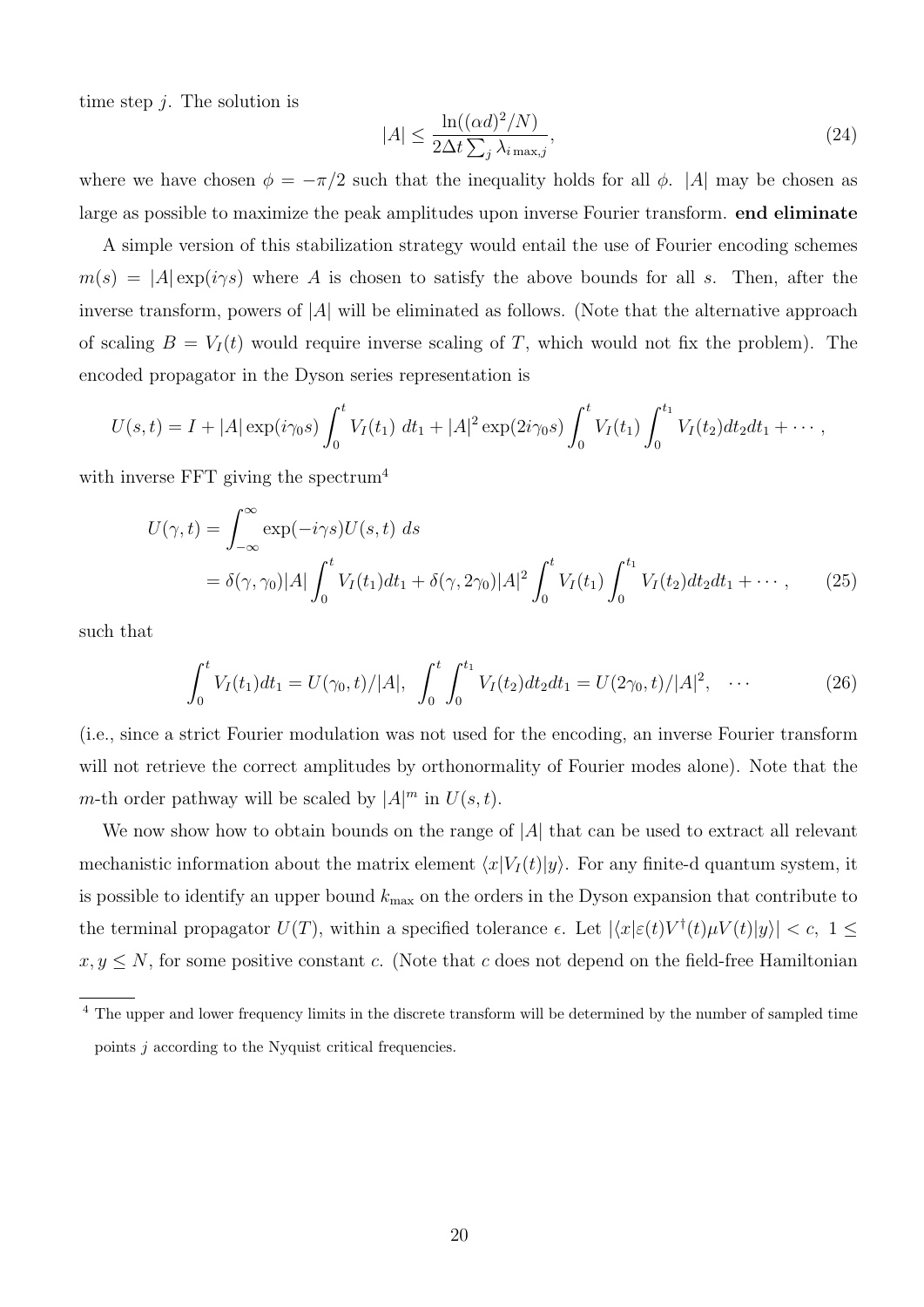$H_0$ .) Then

$$
\left| \sum_{x_1=1}^N \cdots \sum_{x_{k-1}=1}^N \int_0^T \langle x | V_I(t) | x_1 \rangle \cdots \int_0^{t_{k-1}} \langle x_{k-1} | V_I(t_k) | y \rangle \, dt_k \cdots dt \right|
$$
\n
$$
\leq \sum_{x_1=1}^N \cdots \sum_{x_{k-1}=1}^N \int_0^T |\langle x | V_I(t) | x_1 \rangle| \cdots \int_0^{t_{k-1}} |\langle x_{k-1} | V_I(t_k) | y \rangle| \, dt_k \cdots dt
$$
\n
$$
\leq \sum_{x_1=1}^N \cdots \sum_{x_{k-1}=1}^N c^k \int_0^T \cdots \int_0^{t_{k-1}} dt_k dt
$$
\n
$$
\leq N^{k-1} \frac{c^k T^k}{k!} = \frac{(N c T)^k}{N k!}.
$$
\n(28)

Then we have as a worst case bound on the *k*-th order contribution to the norm of the propagator<sup>5</sup>:

$$
||U_k(t)|| \le N^2 * N^{k-1} \frac{c^k T^k}{k!} = N^{k+1} \frac{c^k T^k}{k!}.
$$
\n(29)

This result can be used as follows. Set a tolerance  $\epsilon$  for convergence of the Dyson series. (A reasonable choice is the floating point (machine) precision of the computer, denoted eps). Then, find numerically the largest integer *k* such that  $\frac{(NcT)^k}{Nk!} \leq \epsilon$ , and denote it by  $k_{\text{max}}$ . This is the maximum order in the Dyson series for  $\langle x|U(T)|y\rangle$  that will be considered mechanistically relevant. <sup>6</sup> As noted above, there exists a minimum value  $|A|_{\text{min}}$  below which the inverse scaling according to equation (25) will be numerically inaccurate. This is because the amplitudes of orders  $k \leq k_{\text{max}}$ can be pushed below machine precision due to the modulation by  $|A|$ . We can compute  $|A|_{\text{min}}$  using the bound on the amplitude of Dyson series term *k*max. We require that all contributing orders  $1, \dots, k_{\text{max}}$  maintain amplitudes above machine precision. According to (25), then, combined with (27),

$$
|A|_{\min}^k N^{k-1} \frac{c^k T^k}{k!} > \text{eps}, \ \forall k \le k_{\max},
$$

which can be solved numerically for  $|A|_{\text{min}}$ . If we choose  $c = \max_t \varepsilon(t) * ||\mu||, |A|_{\text{min}}$  will guarantee that the contributing orders of all matrix elements of *U*(*T*) will have amplitudes maintained above machine precision.

Similarly, it is possible to obtain an upper bound  $|A|_{\text{max}}$  on the modulus of  $m(s)$  using the Dyson series rather than the time-ordered exponential approach that led us to (22). In this approach,  $|A|_{\text{max}}$  is the largest value of  $|A|$  such that the modulus of each order with  $k \leq k_{\text{max}}$  in (the

<sup>&</sup>lt;sup>5</sup> It is also possible to obtain a bound by applying the Cauchy-Schwarz inequality on each term in the product of sums rather than integrals in a discrete time representation of  $(27)$ , and writing the norm of each  $V_I(t_j)$  in terms

of its eigenvalues; however this does not lead to a significant improvement over (29).

<sup>&</sup>lt;sup>6</sup> Note the present method can also be used to decrease  $\epsilon$  below the floating point precision.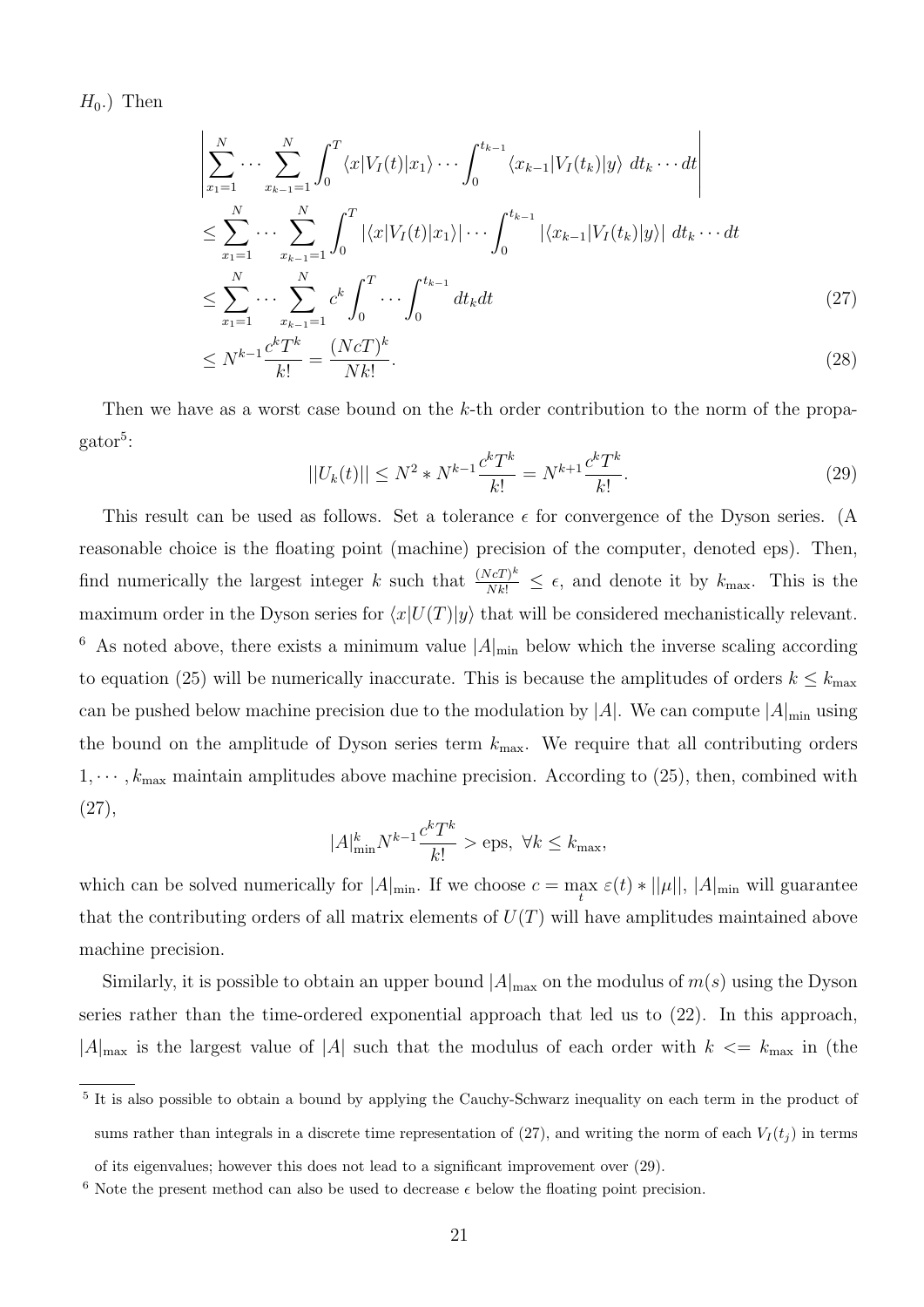modulated series) does not exceed the maximum accurate integer *d*. Note that since modulation by the complex phase  $\exp(i\phi)$  does not change the modulus of each integrand in (27) - i.e.,

$$
|\langle x|\varepsilon(t_k)V^{\dagger}(t_k)\mu \exp(i\phi)V(t_k)|y\rangle| = |\langle x|\varepsilon(t_k)V^{\dagger}(t_k)\mu V(t_k)|y\rangle|
$$

the bounds on these moduli are identical. Thus, these bounds do not depend on *s*.

The machine precision of the computer is determined by the number of bits used to store floating point numbers. IEEE standard double precision floating point arithmetic has eps =  $2^{-53} \approx 10^{-16}$ unit roundoff (machine precision). <sup>7</sup> The maximum precise integer according to the IEEE standard is 2<sup>53</sup> = eps*−*<sup>1</sup> . There will only be 16 significant digits even for higher numbers (there may be a limit to the exponent as well but it is less important). Thus we use eps =  $10^{-16}$  and  $d = 10^{16}$ . (For further details on finite precision arithmetic, see N. J. Higham, Accuracy and Stability of Numerical Algorithms, SIAM, Philadelphia, 1996.)

For non-Hermitian matrices, higher order terms in the Dyson series can contribute more to the  $U(s,t)$  even if they have negligible contribution to  $U(T)$ . Introducing and tuning |A| aims to eliminate these terms so they do not propagate through the MI procedure (while preserving the important terms).

To apply these results numerically, thus first check the eigenvalue spectrum of each  $V_i(t_j)m(s)$ by diagonalizing the  $V_I(t_j) \exp(i\gamma s)$  at each *j* for any whole matrix (orders) Hamiltonian encoding problem. The magnitudes of the real parts of the eigenvalues on the right half plane will determine stability, and the magnitudes of those on the left half plane will determine overdamping. Compute (22) and determine if it exceeds *d*, the largest integer than can be represented on the computer. If so, apply the following algorithm:

1. Determine the upper bound *c* on (all matrix elements of) the interaction Hamiltonian, *c*, numerically by

$$
c = \max_{t} |\langle x|V_I(t)|y\rangle.
$$

For simplicity, let  $c = \max_t \varepsilon(t) * ||\mu||$ , which is conservative.

2. Numerically, find  $k_{\text{max}}$   $| \frac{(NcT)^k}{Nk!} \leq \epsilon$ ,  $\forall k \leq k_{\text{max}}$ .

<sup>7</sup> This is because, according to the standard, 64 bits are allocated to storing a double precision number - 52 bits are used to rep the decimal fraction of the floating point number (the relevant part for our purposes), 1 bit is sign, 11 bits are exponent (for single precision arithmetic, 32 bits are allocated, with only 23 bits used to represent the decimal part).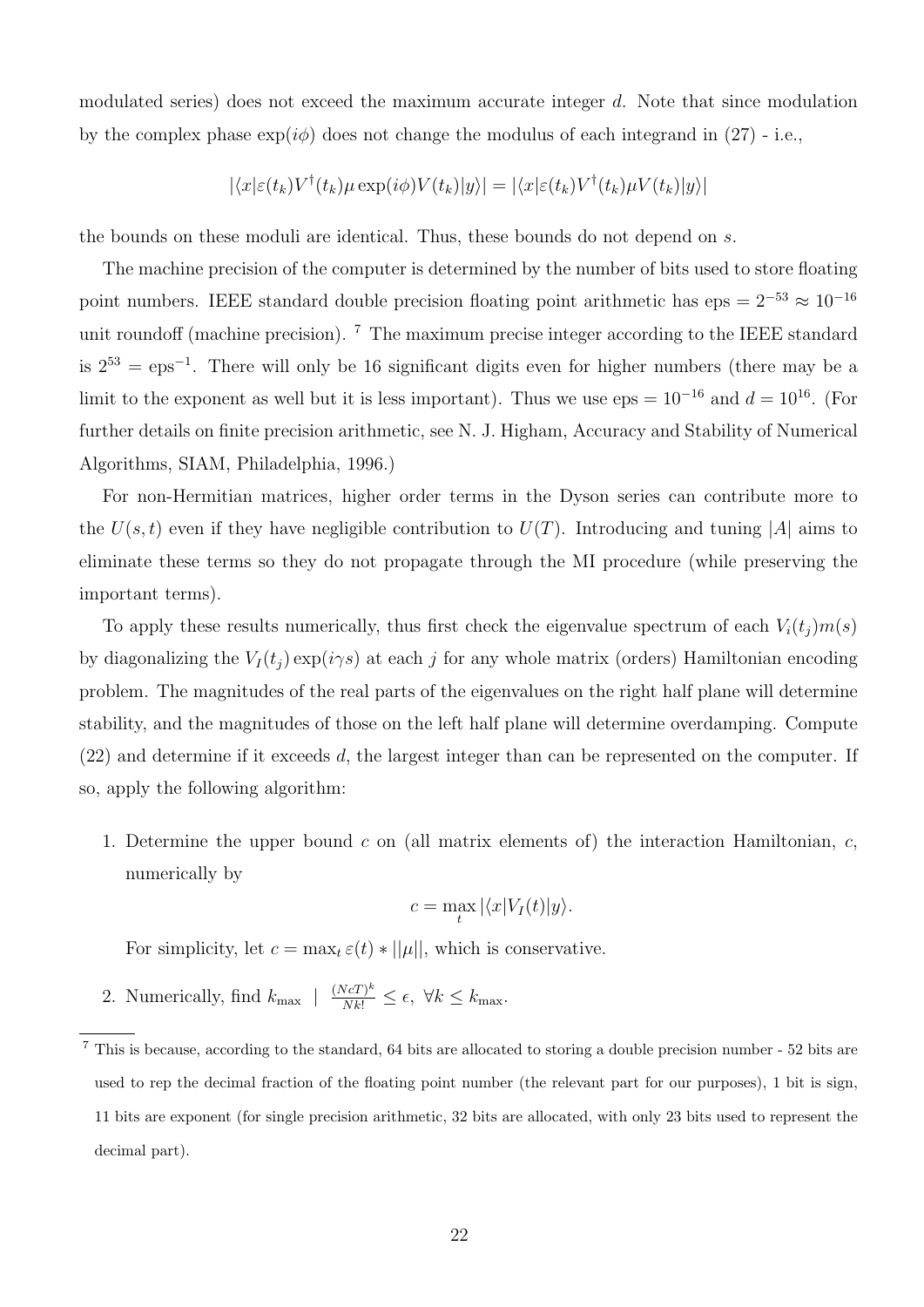- 3. Check if  $\frac{(NcT)^k}{Nk!} < d$ , where *d* is the maximum accurate integer that can be represented on the computer (generally eps*−*1), *∀k ≤ k*max. If so, apply orders MI with modulating function  $m(s) = \exp(i\gamma s)$  and stop. If not, choose a  $|A| < 1$  in the MI modulating function  $m(s) = |A| \exp(i\gamma s).$
- 4. Find  $|A|_{\text{min}}$  by

$$
|A|_{\min} = \frac{(\text{eps } N k_{\max}!)^{1/k_{\max}}}{N c T}.
$$

5. Find  $|A|_{\text{max}}$  numerically by

$$
|A|_{\text{max}} = \min_{k < k_{\text{max}}} \frac{(dNk!)^{1/k}}{Nc}
$$

and also by equation (22) and choose the smaller value.

6. Then, check if  $|A|_{\text{max}} > |A|_{\text{min}}$ . If so, apply orders MI with modulating function  $m(s)$  $|A| \exp(i\gamma s)$ , scanning over  $|A|_{\text{min}} \leq |A| \leq |A|_{\text{max}}$  until one satisfies the sumcheck. If not, divide *T* by 2 and apply MI on  $[0, T/2)$ ,  $[T/2, T]$  separately (return to 1 and let  $T \rightarrow T/2$ ).

### **Apply stabilization to** *N* = 4 **vibrational system: Task 2**

**use Morse N=4 T=400 W1, W2 w fluence increased to a level determined by constant field analysis in Task 3; possibly T=800 w higher fluence generated by geodesic dm. Figure:**

**compare Morse depth figs reported earlier to MI sig orders. Decide whether to mention theory in Dyson 'necessary conditions' draft to indicate that relationship can be understood more rigorously - or put next to Magnus MI below**

Since  $|A|$  is a single parameter, it is likely for strong fields that  $|A|_{\text{max}} < |A|_{\text{min}}$ , as seen in the above example (check). This implies that the system cannot be properly bounded on the time interval [0*, T*]. Applying steps 5 and 6 above,...**fill in results if we subdivide T in any case**

This approach provides a picture of mechanism as a product of controlled evolutions over *i* = 1, m. In each interval  $[t^i, t^{i+1}]$ , multiple generators are being applied simultaneously, resulting in multiphoton pathways. By expanding the product of Dyson series on each subinterval, we retain all information that would have been obtained via standard MI, and in fact obtain new information about pathways that is lost in orders-based encoding. As long as the  $m \ll n$  (the number of time steps), it is straightforward to multiply out the corresponding propagators  $U(t^{i+1}, t^i)$  and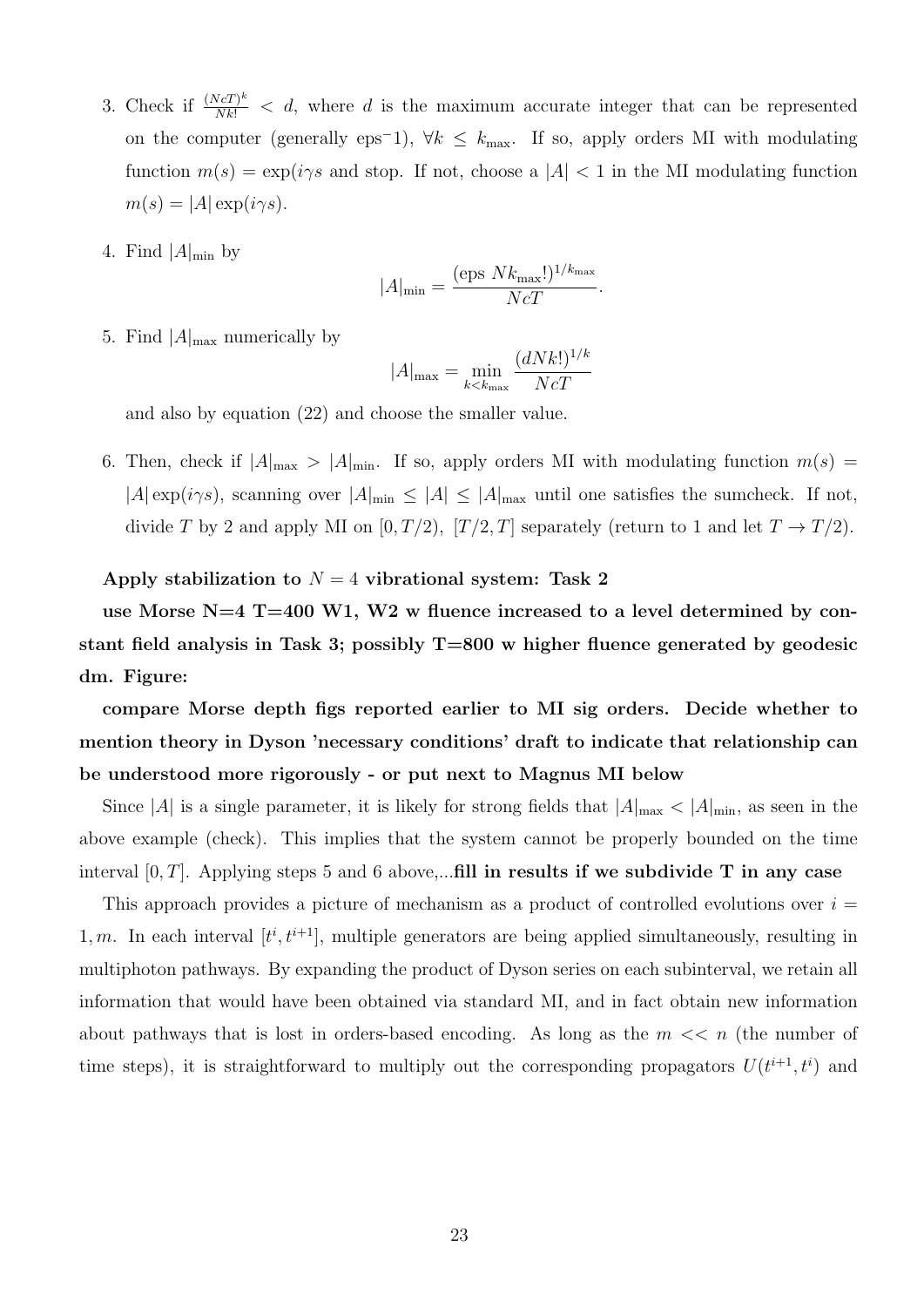enumerate these pathways **fix indices**:

$$
U(t_{i+1}, t_i)U(t_i, t_{i-1}) = (I + \int_{t^i}^{t^{i+1}} V_I(t_1) dt_1 + \int_{t^i}^{t^{i+1}} V_I(t_1) \int_{t^i}^{t_1} V_I(t_2) dt_2 dt_1 + \cdots) * (I + \int_0^{t^i} V_I(t_1) dt_1 + \int_0^{t^i} V_I(t_1) \int_0^{t_1} V_I(t_2) dt_2 dt_1 + \cdots) = I + \int_{t^i}^{t^{i+1}} V_I(t_1) dt_1 \int_0^{t^i} V_I(t_1) dt_1 + \int_{t^i}^{t^{i+1}} V_I(t_1) dt_1 \int_0^{t^i} V_I(t_1) \int_0^{t_1} V_I(t_2) dt_2 dt_1 + + \int_{t^i}^{t^{i+1}} V_I(t_1) \int_{t^i}^{t_1} V_I(t_2) dt_2 dt_1 + \cdots
$$

## **VIII. CONTRIBUTIONS OF LIE BRACKETS TO STABILITY OF ENCODED QUAN-TUM DYNAMICS**

**this method (incl computing contributions of Lie brackets to destabilization) may** be used prior to those in prev sections, given  $H_0$ ,  $\mu$  and  $c$  from OCT; then apply  $|A|$ **stabilization for cases w large** *c* **using methods in prev sections and determine what orders can be retrieved accurately**

**Task 3 will determine whether constant field analysis can be used to predict which systems are likely to be unstable - otherwise mention here that contribution of higher order brackets to destabilization cannot be done through constant field analysis (although it provides insights) and Magnus MI needed in follow up work**

The analysis in previous sections has employed the Dyson expansion for the unitary propagator, which has foundations in standard perturbation theory. By contrast the approach of geometric control theory focuses on the notion of directions generated by sequential application of drift and control Hamiltonians; these directions are termed Lie brackets. In this section, we study the effects of Hamiltonian encoding on the Lie brackets of quantum control systems. In order to obtain closed form solutions, we consider the case of a control field with constant amplitude,  $\varepsilon(t) = c$ .

Interaction propagator is related to the Schrodinger propagator through

$$
U_I(t) = \exp(iH_0t)U(t)
$$

If  $H(t) = H = H_0 - c\mu$  (constant field),

$$
U_I(t) = \exp(iH_0t)\exp\{-i(H_0 - c\mu)t\}
$$

According to the CBH theorem,

$$
\exp(iH_0t)\exp\{-i(H_0-c\mu)t\} = \exp\{iH_0t-i(H_0-c\mu)t - \frac{i^2}{2}[H_0,c\mu]t + \frac{i^3}{12}[H_0,[H_0,c\mu]] + \frac{i^3}{12}[c\mu,[H_0,c\mu]] + \cdots\}
$$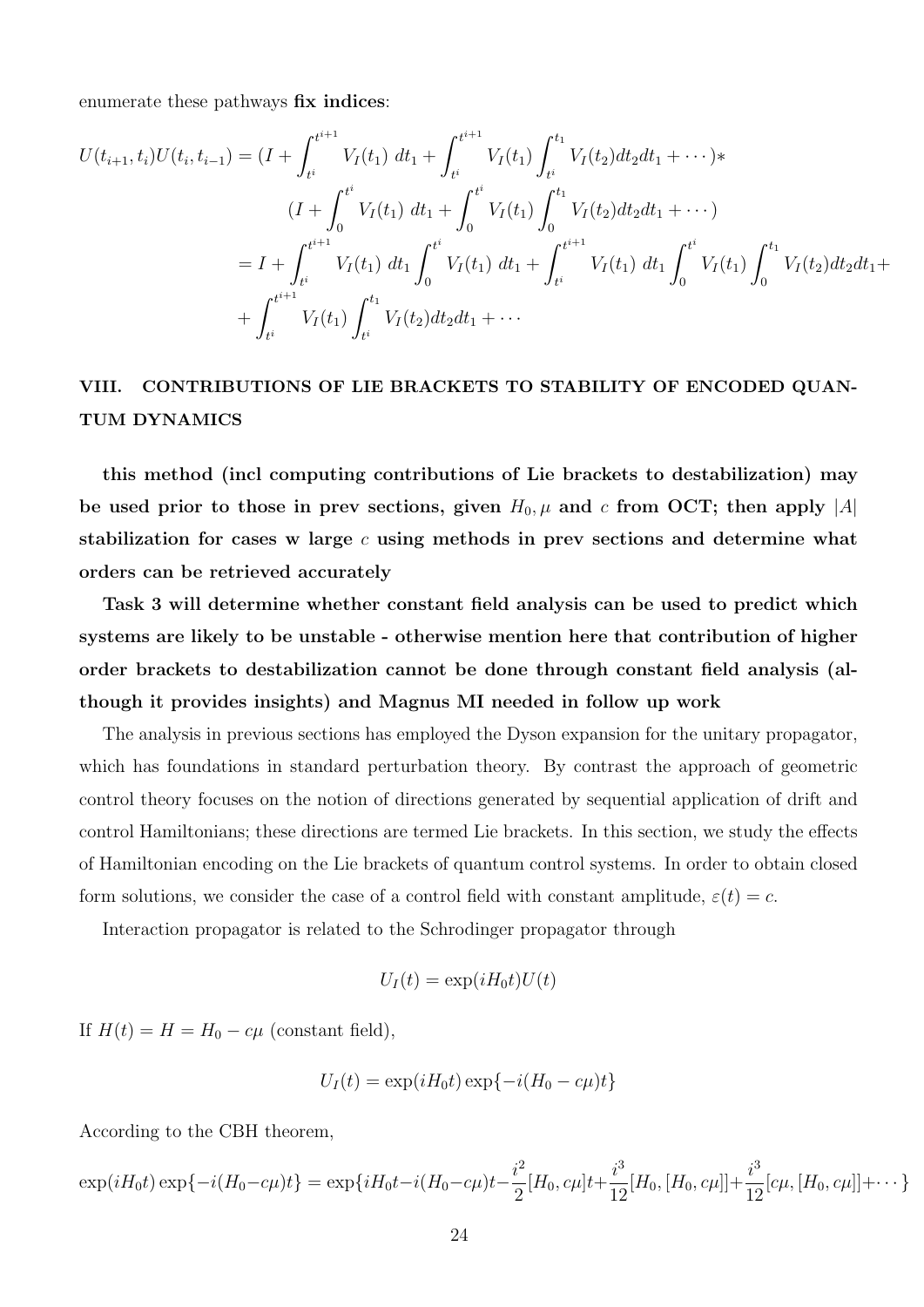Now let  $V_I(s,t) = -\exp(iH_0t)\mu\varepsilon(t)|A|\exp(i\phi(s))\exp(-iH_0t)$ . With  $H(t) = H$ ,  $V_I(s,t) =$ *−* exp(*iH*0*t*)*µc|A|* exp(*iϕ*(*s*)) exp(*−iH*0*t*) and setting *|A|* = 1,

$$
U_I(s,t) = \exp(iH_0t)\exp[i(H_0 - c\exp(i\phi(s))\mu)t].
$$

Let  $\gamma_i$ ,  $i = 1, \dots, N$  denote the eigenvalues of  $(\cos \phi(s) + i \sin \phi(s))$ *iµ* (list them for a given  $\mu$ ). Since  $i\mu$  has purely imaginary eigenvalues,  $\phi(s) = \frac{\pi}{2}$  or  $\phi(s) = -\frac{\pi}{2}$  $\frac{\pi}{2}$  provides the largest  $\max_i \text{Re}(\gamma_i) = \max_i \gamma_i.$ 

$$
U_I(s_{\pi/2}, t) = \exp(iH_0t) \exp\{- (iH_0 \pm c\mu)t\}
$$
  
=  $Y(t)\tilde{U}_I(s_{\pi/2}, t)Y^{\dagger}(t)$  (30)

where  $s_{\pi/2} \equiv s | \phi(s) = \pm \frac{\pi}{2}$  $\frac{\pi}{2}$  and where  $\tilde{U}_I$  is the matrix of eigenvalues of  $U_I$ . Given  $t = T$ , compute  $\tilde{U}_I(s_{\pm \pi/2}, T)$ . Find  $c_{\text{max}}$  or *T* such that eigenvalues don't overflow. E.g., given *c* from dmorph, apply MI on  $[0, T], \cdots, [(n - 1)T, nT].$ 

By CBH, for phase angle  $\phi = \pm \frac{\pi}{2}$  $\frac{\pi}{2}$ 

$$
\exp(iH_0t)\exp\{(-iH_0 \pm c\mu)t\} =
$$
  
= 
$$
\exp\{-iH_0t + (iH_0 \pm c\mu)t - \frac{1}{2}[iH_0, \pm c\mu]t^2 + \frac{1}{12}[iH_0, [iH_0, \pm c\mu]]t^3 +
$$
  

$$
-\frac{1}{12}[\pm c\mu, [iH_0, \pm c\mu]]t^3 + \cdots\}
$$
  
= 
$$
\exp\{\pm c\mu t - \frac{1}{2}[iH_0, \pm c\mu]t^2 + \frac{1}{12}[iH_0, [iH_0, \pm c\mu]]t^3 - \frac{c^2t^3}{12}[\mu, [iH_0, \mu]] + \cdots\}
$$
(31)

Note that the Lie bracket (commutator) of a skew-Hermitian matrix with a Hermitian matrix is Hermitian, whereas the Lie bracket of a Hermitian matrix with a Hermitian matrix is skew-Hermitian. Generators of the modulated dynamical system are hence either skew-Hermitian or Hermitian at  $\phi = \pm \frac{pi}{2}$  $\frac{20}{2}$ ; the modulated system does not evolve on a classical matrix Lie group (besides  $GL(N,\mathbb{C})$ ). Lie brackets of the modulated system that contain odd powers of control Hamiltonian  $\mu$  are Hermitian, and hence have real eigenvalues and can destabilize the system, whereas those containing even powers of  $\mu$  are skew-Hermitian, and hence have (marginally stable) imaginary eigenvalues. At  $\phi \neq \pm \frac{\pi}{2}$  $\frac{\pi}{2}$ , even order terms can also destabilize the system, but for moderate or strong field strengths (common in gate control) the maximum destabilization will generally occur  $\phi = \pm \frac{\pi}{2}$  $\frac{\pi}{2}$ , since the real parts of the eigenvalues of the brackets are scaled by  $\sin^n(\phi)$ where  $n$  is the power with which  $\mu$  appears in the bracket.

Recall Lie brackets can be defined (cite) in terms of time-derivatives of

$$
V_I(t) = -\exp(iH_0t)c\mu \exp(-iH_0t)
$$
  
=  $-c\mu - ct[iH_0, \mu] + \frac{1}{2!}c^2t^2[iH_0, [iH_0, \mu]] + \cdots$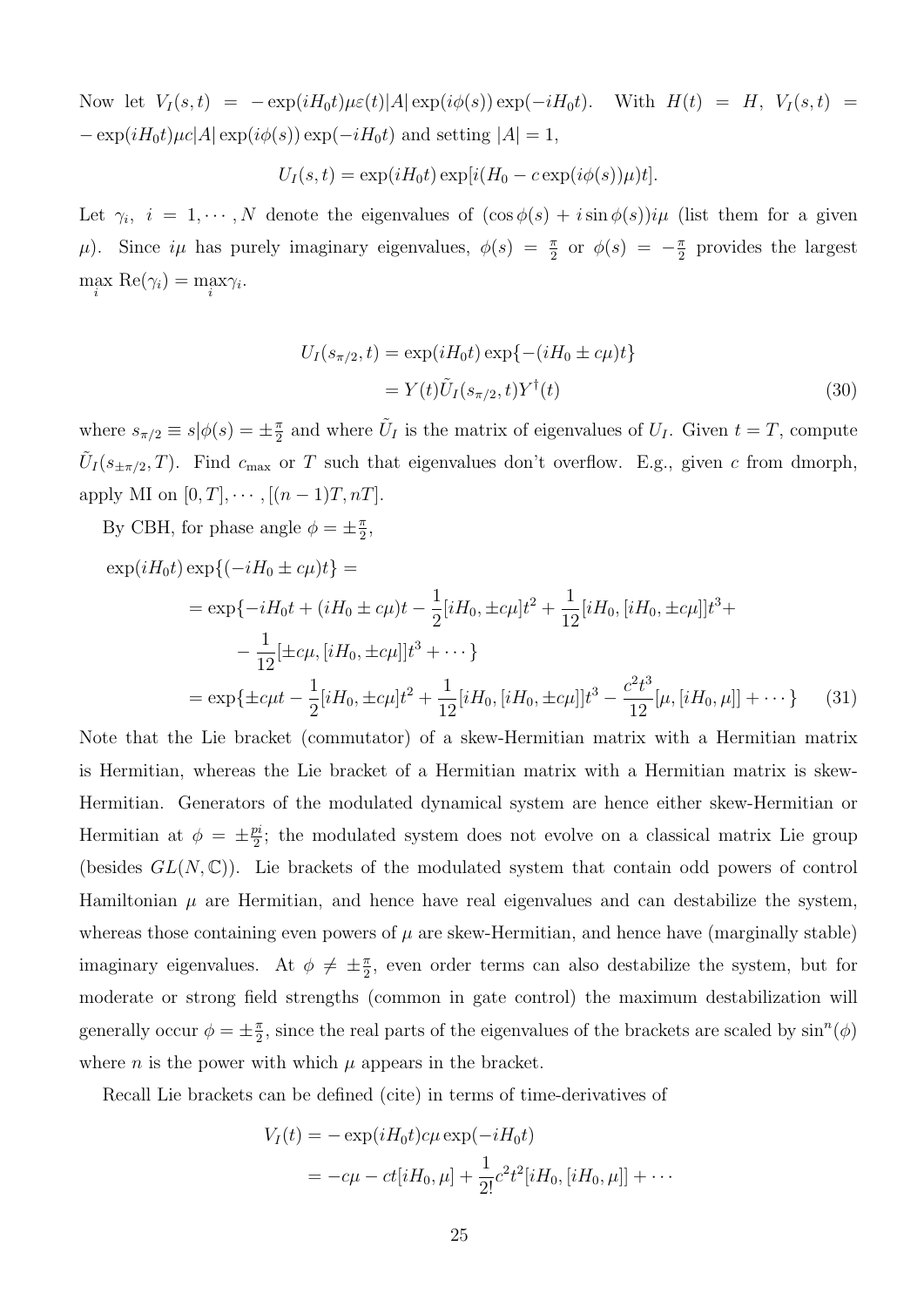i.e., the interaction picture control Hamiltonian where the control vector field is constant. Application of the Magnus expansion described in Section V to this expression gives the above formula for  $U_I(t) = \exp(i V_I(t)).$ 

More generally, for time-varying control vector fields, contributions to destabilization can be found through the Magnus expansion, as discussed below.

**may place examples in this section rather than next**

# **IX. LIE BRACKETS VIS-A-VIS STABILITY OF HAMILTONIAN ENCODING FOR COMMON MOLECULAR GATE CONTROL SYSTEMS**

**Task 3:** For each of the molecular control systems introduced in Section III, the eigenvalue matrix  $\tilde{U}_I(s_{\pm \frac{\pi}{2}},T)$  in equation (30) was computed for various choices of constant field amplitude *c* and evolution time  $t = T$ . The results are presented in Table/Fig ...

**Task 4:** All possible Lie brackets of  $H_0$ ,  $\mu$  of order  $1, \dots, x$  were computed for rotor and Morse systems for  $N = 4, 8$ . For specified values of  $c, T$  in each case, the corresponding modulated Lie bracket terms in equation ([**?** ]) were computed, and summed. **Figure .... (a,b,c; three traces in each subfig) plots the magnitude of the largest three eigenvalues of the resulting matrix for each system, for these values of** *c, T***.**

Find *c*max or *T* such that eigenvalues don't overflow. Then, e.g., given mean field amplitude *c* from dmorph, apply MI on corresponding intervals  $[0, T]$ ,  $\cdots$ ,  $[(n-1)T, nT]$ . Unlike the analysis in Section VII, however, this method cannot identify the MI orders that can be accurately computed with encodings that employ *|A|* stabilization.

**insert summary of proposed Magnus MI (in Schrödinger picture) possibly in new sect 'Dynamical Lie algebra depth and Lie algebraic mechanism identification"; may replace directly from magnus mi draft**:

**connect to definition of depth above** However their **mitra/rabitz** study does not focus on **strength** of different commutators in the unitary propagator. We study this aspect and for different control systems and since each commutator is associated with certain power of the dipole matrix, we use the dipole encoding. It is worth mentioning that one can also perform the following encoding to the Hamiltonian  $H_0$  instead of the dipole  $\mu$ .

Dipole encoding simply is multiplying with a Fourier function:  $\mu \to \mu exp(i\gamma s)$ , where  $\gamma$ , which is a frequency like parameter should be carefully chosen while performing the numerical simulations and *s* is a time like variable and taking an inverse Fourier transform and checking for the amplitudes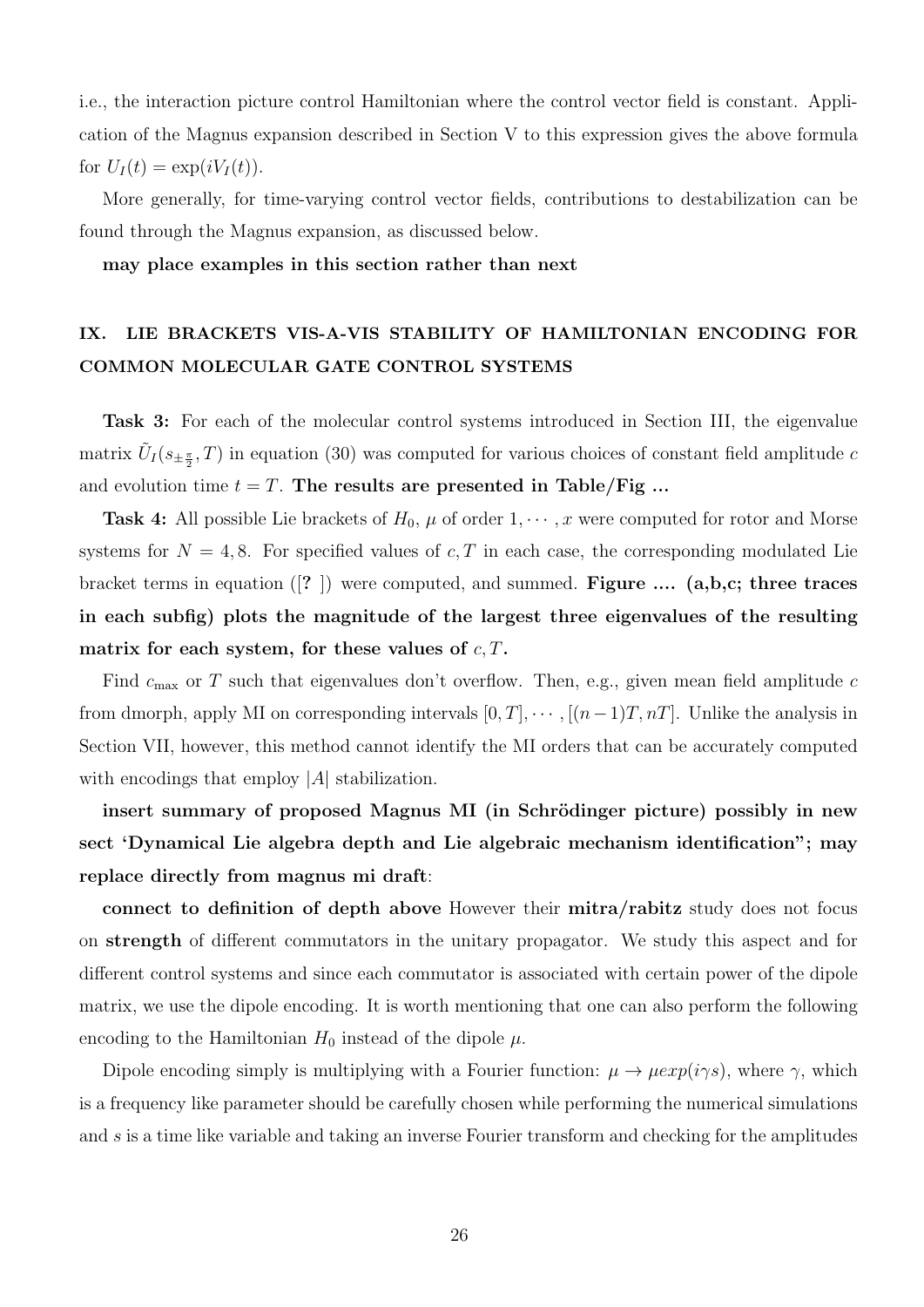corresponding to  $\gamma$ ,  $2\gamma$ ,  $3\gamma$   $\cdots$ . Thus the commutators now become,

$$
\mu \longrightarrow \mu exp(i\gamma s), [H_0, \mu] \longrightarrow [H_0, \mu] exp(i\gamma s), \tag{32}
$$

$$
[H_0, [H_0, \mu]] \longrightarrow [H_0[H_0, \mu]] exp(i\gamma s), [\mu, [H_0, \mu]] \longrightarrow [\mu, [H_0, \mu]] exp(2i\gamma s).
$$

Thus in this representation, the encoded hermitian generator becomes:

$$
[A_T(s,\varepsilon(t))]_{ij} = H_0 - \mu \exp[i\gamma s] \varepsilon(t) - [H_0, \mu] \exp[i\gamma s] \int_0^t \int_0^{t'} \varepsilon(t^{\prime\prime}) - \varepsilon(t^{\prime}) dt^{\prime\prime} dt^{\prime} -
$$

$$
-[H_0, [H_0, \mu]] \exp[i\gamma s] \left\{ \frac{1}{12} \int_0^t \int_0^{t'} \int_0^{t'} \varepsilon(t^{\prime\prime}) - \varepsilon(t^{\prime}) dt^{\prime\prime\prime} dt^{\prime\prime} dt - \frac{1}{4} \int_0^t \int_0^{t'} \int_0^{t^{\prime\prime}} \varepsilon(t^{\prime\prime}) - \varepsilon(t^{\prime}) dt^{\prime\prime\prime} dt^{\prime\prime} dt^{\prime} \right\}
$$

$$
+ [\mu, [H_0, \mu]] \exp[2i\gamma s] \left\{ \frac{1}{12} \int_0^t \varepsilon(t^{\prime}) \int_0^{t'} \int_0^{t'} \varepsilon(t^{\prime\prime}) - \varepsilon(t^{\prime}) dt^{\prime\prime\prime} dt^{\prime\prime} dt - \frac{1}{4} \int_0^t \int_0^{t'} \varepsilon(t^{\prime\prime}) - \varepsilon(t^{\prime}) \int_0^{t^{\prime\prime}} \varepsilon(t^{\prime\prime}) dt^{\prime\prime\prime} dt \right\}
$$

which makes the Unitary propagator,  $U_T(s, \varepsilon(t)) = A_T(s, \varepsilon(t))$ . By taking the inverse Fourier transform and identifying the Fourier amplitudes corresponding to  $\gamma$ ,  $2\gamma$ ,  $3\gamma \cdots$  will give the **strength** of different commutators. It is straight forward to see from the above that this method does not distinguish commutators with the same powers of *µ*. **may therefore omit**

Due to indistinguishability between the commutators of the same power of  $\mu$ , it might be more useful to have a full system encoding. Since the system is basically composed of  $H_0$  and  $\mu$ , we may use two frequency like variables and write

$$
H_0 \longrightarrow H_0 \exp(i\alpha s), \mu \longrightarrow \mu \exp(i\gamma s). \tag{33}
$$

Hence the commutators become,

$$
[H_0, \mu] \longrightarrow [H_0, \mu] \longrightarrow [H_0, \mu] \exp(i(\alpha + \gamma)s)
$$
 (34)  

$$
[H_0, [H_0, \mu]] \longrightarrow [H_0[H_0, \mu]] \exp(i(2\alpha + \gamma)s), [\mu, [H_0, \mu]] \longrightarrow [\mu, [H_0, \mu]] \exp(i(\alpha + 2\gamma)s).
$$

so we can distinguish different commutators and associated **strength**. Proceeding in this way the argument of the unitary,  $A_T(\varepsilon(t), s)$  is given by

$$
[A_T(s,\varepsilon(t))]_{ij} = H0 \exp[i\gamma s] - \mu \exp[i\alpha s] \varepsilon(t) +
$$
  
\n
$$
[H_0, \mu] \exp[i(\gamma + \alpha)s] \int_0^t \int_0^{t'} \varepsilon(t^{\prime\prime}) - \varepsilon(t^{\prime}) dt^{\prime\prime} dt^{\prime} +
$$
  
\n
$$
-[H_0, [H_0, \mu]] \exp[i(2\gamma + \alpha)s] \left\{ \frac{1}{12} \int_0^t \int_0^{t'} \int_0^{t'} \varepsilon(t^{\prime\prime}) - \varepsilon(t^{\prime}) dt^{\prime\prime\prime} dt^{\prime\prime} dt^{\prime} - \frac{1}{4} \int_0^t \int_0^{t'} \varepsilon(t^{\prime\prime}) - \varepsilon(t^{\prime}) \int_0^{t^{\prime\prime}} dt^{\prime\prime\prime} dt^{\prime\prime} dt^{\prime\prime} dt^{\prime} \right\}
$$
  
\n
$$
+ [\mu, [H_0, \mu]] \exp[i(\gamma + 2\alpha)s] \left\{ \frac{1}{12} \int_0^t \varepsilon(t^{\prime}) \int_0^{t'} \int_0^{t'} \varepsilon(t^{\prime\prime}) - \varepsilon(t^{\prime}) dt^{\prime\prime\prime} dt^{\prime\prime} dt^{\prime} - \frac{1}{4} \int_0^t \int_0^{t'} \varepsilon(t^{\prime\prime}) - \varepsilon(t^{\prime}) \int_0^{t^{\prime\prime}} \varepsilon(t^{\prime\prime}) \right]
$$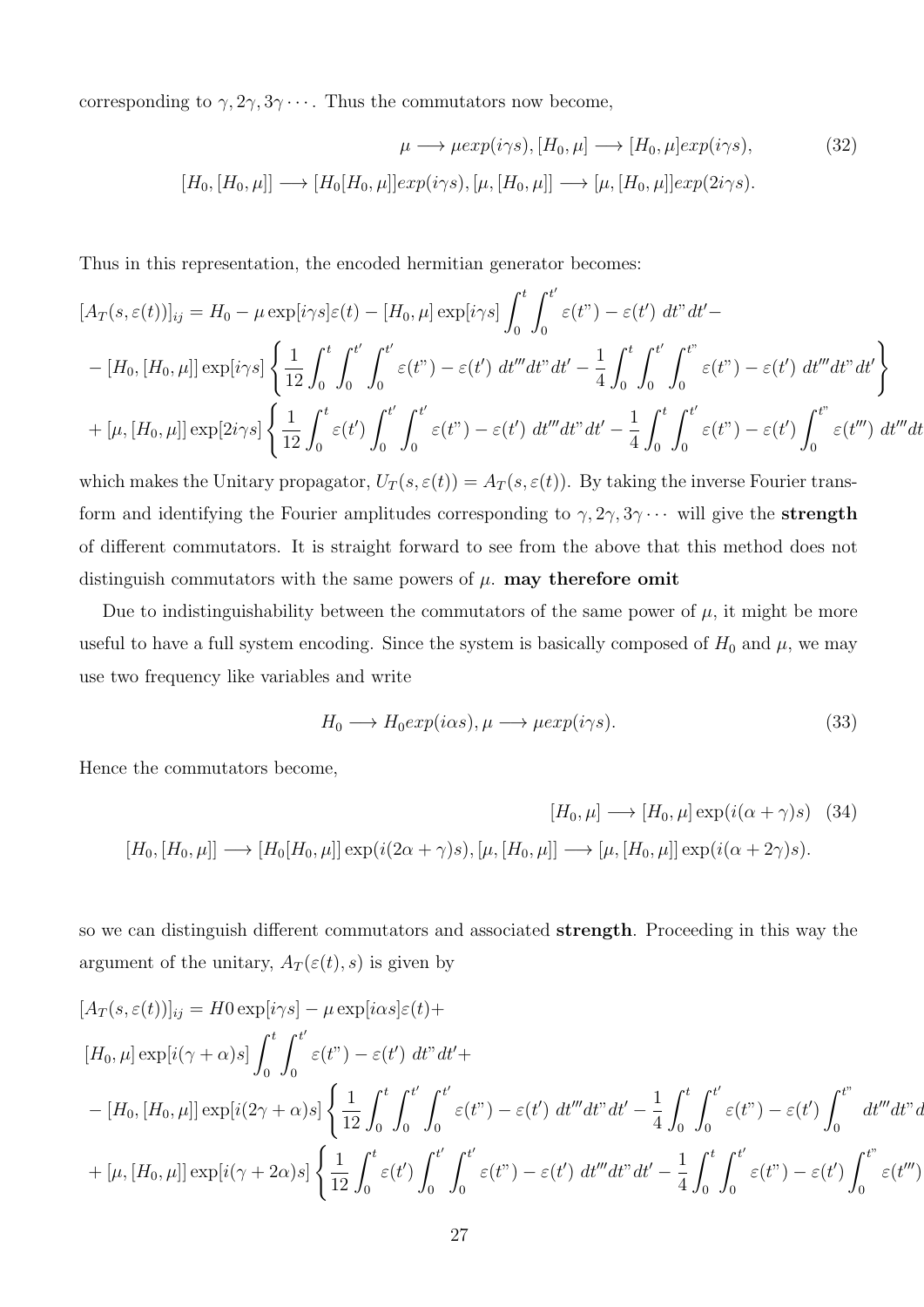By performing the Fourier transform, we can identify the **strength**, which is the Fourier amplitude associated with frequencies  $n\alpha + m\gamma$  where *n* and *m* could take values  $0, 1, 2, \cdots$ .

### **may mention how this can be applied to also determine contributions of brackets to destabilization**

### **X. CONCLUSION**

#### **three possible concluding themes**

**following applies to stabilization for dyson mi:** Analogously to classical controller tuning, *|A|* tunes the time constant *τ* associated with each response mode/eigenvector of the system, pushing poles closer to the imaginary axis. More generally, encodings that maintain  $\phi(s)$  near the stability limit (skew-Hermiticity) may give more accurate numerical results.

Because each  $C = V_I(t_i) m(s)$  is a normal matrix, it can be accurately exponentiated by diagonalization followed by exponentiation of the matrix of eigenvalues. This method may be more accurate than exponentiation by Pade approximants for whole matrix encodings. In fact, since each  $V_I(t_i)$  has to be diagonalized in order to apply the above bounds, one may simply multiply *D* by  $|A| \exp(i\phi)$  to get the diagonal form of C.

The methods presented herein are not limited to quantum control, and have applications to high-order perturbation theory for general linear time-varying dynamical systems (operator control for general bilinear control systems), which may be inherently unstable. Within the domain of quantum control, the methods can be used to interrogate the control mechanisms for quantum gates operating on multiple qubits. In a separate work we evaluate these mechanisms for a variety of systems  $(H_0, \mu)$  commonly proposed for quantum information processing.

#### **following pertains to reasons for / generality of using oct for gate synthesis:**

The notion of bang-bang controllability is also intimately related to the issue of the complexity of gate decomposition schemes for n qubit transformations, i.e., the problem of determining the minimum number of one- and two-qubit unitary transformations required to produce a given n qubit gate; for algorithms where this scaling is poor, the application of pulse shaping may simplify the construction.

The improved robustness to decoherence is counterbalanced by a decreased robustness to control field noise and uncertainty in the Hamiltonian parameters. assess robustness to control field noise for such control strategies.

**following pertains to future lie algebraic mi work; connect to eqns in last section above** Existing methods for quantum control mechanism identification do not exploit analytic